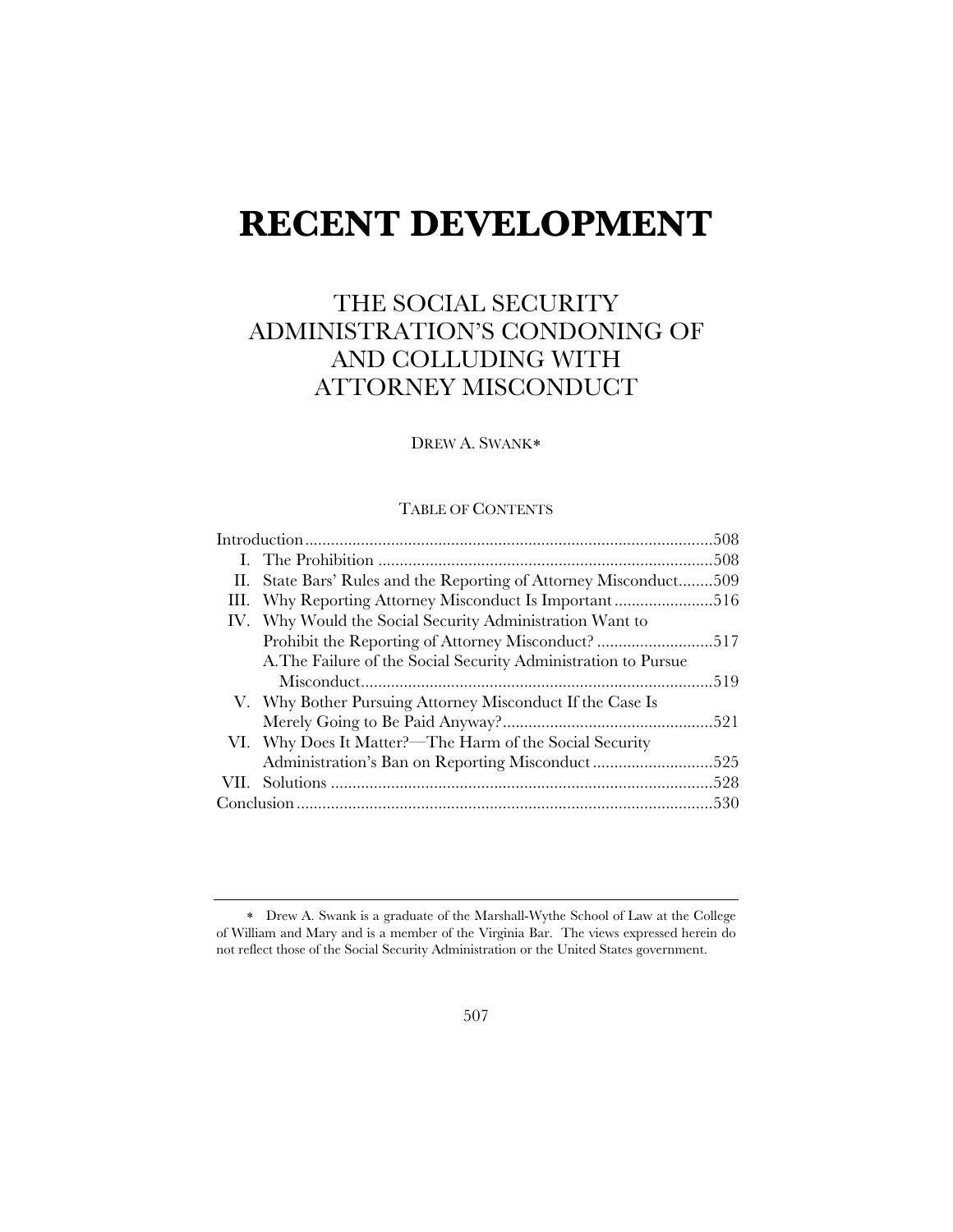#### **INTRODUCTION**

Why would a federal agency prohibit its employees from reporting attorney misconduct to state bar associations? Why would a federal agency wish to shield attorney misconduct? How is the Social Security Administration—the federal agency in question—serving the American public if one of its employees discovers attorney misconduct but is not only prohibited from reporting that misconduct to a state bar, but may even be threatened with criminal prosecution for doing so? This Article examines the Social Security Administration's prohibition against reporting attorney misconduct, how that prohibition forces the lawyers and administrative law judges it employs potentially to violate the rules of their own state bars, and how it harms the American public. Ultimately, this Article illustrates that the legal basis for the prohibition is meritless and the prohibition needs to be vacated to not only allow Social Security Administration employees to comply with the ethical requirements of their state bars, but even more importantly, to protect the tax-paying public from unchecked attorney misconduct resulting in improperly paid Social Security disability benefits.

#### I. THE PROHIBITION

The *Chief Administrative Law Judge Bulletin 09-04 (CJB 09-04)* from the Social Security Administration's Office of Disability Adjudication and Review (ODAR) describes the policy in question.1 Modifying a prior policy,2 the new guidance dictates that any Social Security administrative law judge, hearing office manager, or staff member who suspects representative misconduct is to report it to the Hearing Office Management Team.3 Furthermore, it instructs the employee to "not report suspected

 <sup>1.</sup> SOC. SEC. ADMIN., OFFICE OF DISABILITY ADJUDICATION & REVIEW, OFFICE OF THE CHIEF ADMIN. LAW JUDGE, PROCEDURES FOR REFERRING OBSERVED OR SUSPECTED MISCONDUCT BY CLAIMANT REPRESENTATIVES, CJB 09-04 (2009) [hereinafter CJB 09-04], *available at* http://www.ssd-forms.com/SSDFacts/ChiefJudge.pdf (select "CJB 09-04).

 <sup>2.</sup> SOC. SEC. ADMIN., OFFICE OF DISABILITY ADJUDICATION & REVIEW, HALLEX: HEARINGS, APPEALS & LITIGATION MANUAL at I-1-1-50.A, I-1-2-81 (2005) [hereinafter HALLEX], *available at* www.ssd-forms.com/SSDFacts/HALLEX.pdf. HALLEX I-1-1-50.A required any staff person who observed or detected suspected violations of the rules pertaining to a representative's conduct to report that information to the Office of General Counsel, but there was no provision prohibiting reporting suspected misconduct to a state bar or other state disciplinary agency. *See* HALLEX, *supra*, at I-1-1-50 (B)(9). The other outdated provision, HALLEX I-1-2-81, dealt with violations of charging and collecting of fees by representatives.

 <sup>3.</sup> CJB 09-04, *supra* note 1 (requiring that attorney misconduct be reported to the Office of General Counsel for the Social Security Administration, and that only if the Commissioner finds misconduct will it be reported to the relevant state bar association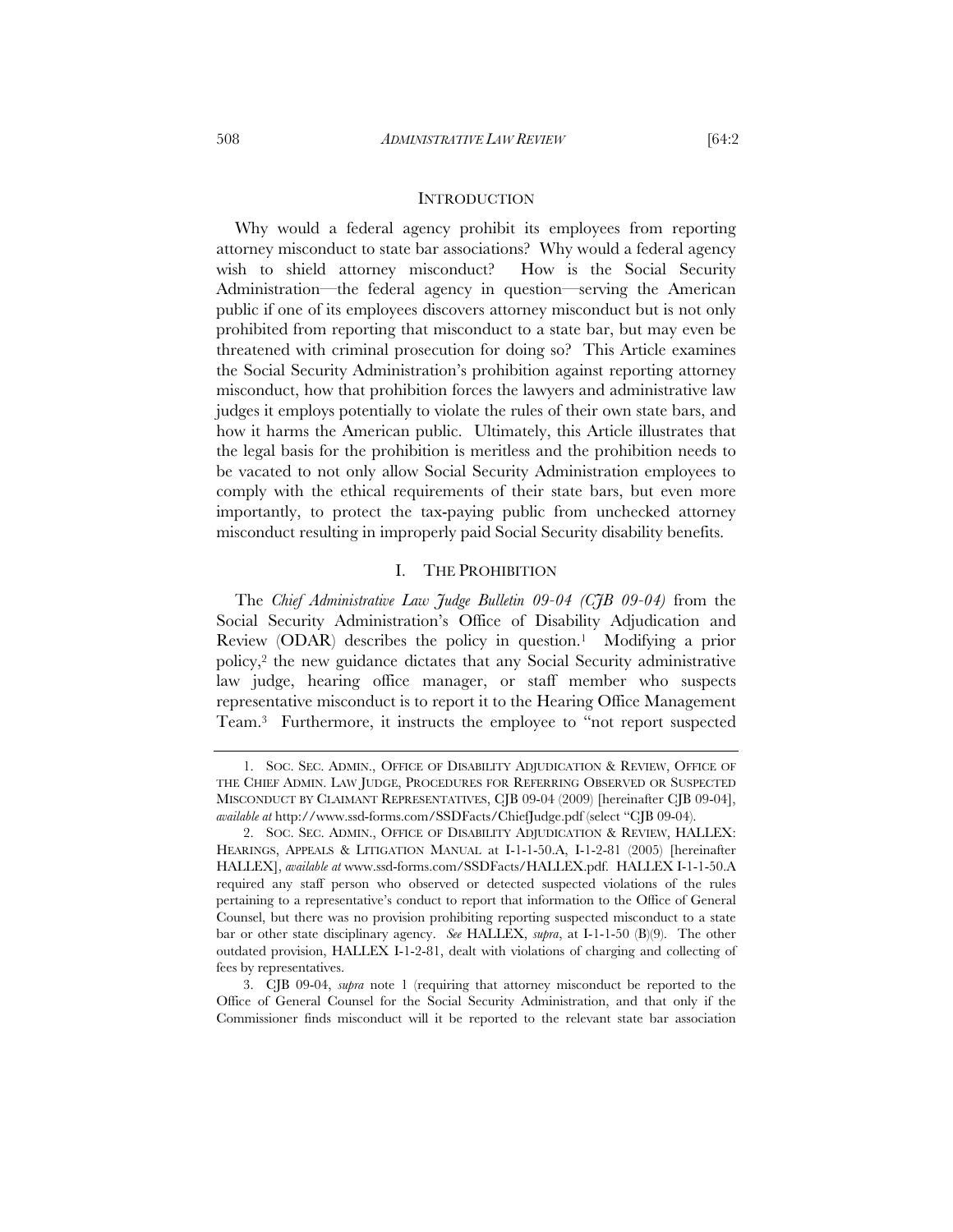violations to the alleged violator's state bar association. Any such report could constitute a violation of the Privacy Act, 5 U.S.C. § 552a and Section 1106 of the Social Security Act, both of which carry criminal penalties."4 It ends by stating that if the Commissioner of the Social Security Administration suspends or disqualifies a representative, the Office of General Counsel (OGC) will inform relevant state bars of the sanction imposed as with the previous regulation.5

An individual serving as an administrative law judge for the Social Security Administration or any other federal agency must possess a professional license to practice law and be authorized to practice law under the laws of a state, the District of Columbia, the Commonwealth of Puerto Rico, or any territorial court established under the U.S. Constitution.6 To maintain that professional license, he or she has to abide by the rules set forth by the state bar or other entity that granted the professional license, and many state bar associations require its members to report attorney misconduct.

# II. STATE BARS' RULES AND THE REPORTING OF ATTORNEY **MISCONDUCT**

The various state bars have taken several different approaches to reporting rules for attorney misconduct.7 These rules range from requiring the reporting of *any* discovered attorney misconduct to having no requirement to report any attorney misconduct at all. For example, Alabama,8 Iowa,9 and Illinois10 require mandatory reporting of *any* unprivileged knowledge of attorney misconduct that violates their respective rules of professional conduct. Louisiana and Ohio require the reporting of attorney misconduct that raises any questions as to a lawyer's

6. 5 C.F.R. § 930.204(b)(1) (2011).

- 8. ALA. RULES OF PROF'L CONDUCT R. 8.3(a)–(b) (2011).
- 9. IOWA RULES OF PROF'L CONDUCT R. 32:8.3(a) (2010).
- 10. ILL. RULES OF PROF'L CONDUCT R. 8.3(a) (2011).

pursuant to  $HALLEX$  I-1-50 $(B)(9)$ ). This policy was since added to the Hearing Appeals and Litigation Manuel in 2011. SOC. SEC. ADMIN., OFFICE OF DISABILITY ADJUDICATION & REVIEW, HALLEX: HEARINGS, APPEALS AND LITIGATION MANUAL at I-1-1-50 (2011) [hereinafter HALLEX II], *available at* http://www.ssa.gov/OP\_Home/hallex/I-01/I-1-1- 50.html.

 <sup>4.</sup> CJB 09-04, *supra* note 1.

<sup>5</sup>*. Id.*

<sup>7</sup>*. See generally* Julie L. Hussey, *Reporting Another Attorney for Violating the Rules of Professional Conduct: The Current Status of the Law in the States Which Have Adopted the Model Rules of Professional Conduct*, 23 J. LEGAL PROF. 265 (1999) (comparing misconduct reporting requirements across jurisdictions).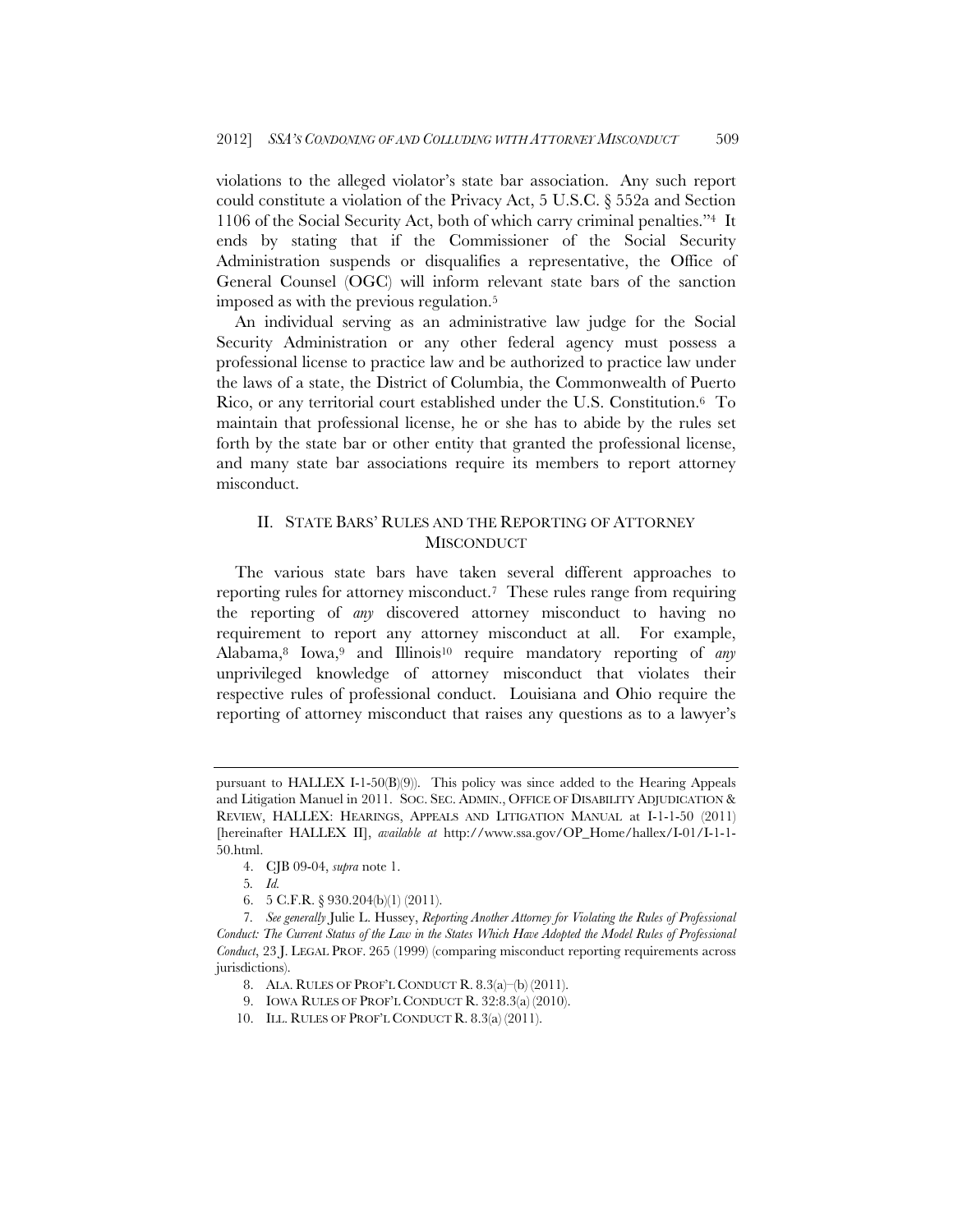honesty, trustworthiness, or fitness as a lawyer.<sup>11</sup> Kansas, on the other hand, requires an attorney to report conduct that in his or her own opinion constitutes professional misconduct.12 Alabama's rule is by far the most stringent in that it still provides that the failure to report attorney misconduct is in itself attorney misconduct13**—**a proposition that the American Bar Association's *Model Rules of Professional Conduct (Model Rules)* and many states have rejected as "unenforceable."14 On the other end of the spectrum, California does not require its members to report any attorney misconduct.15 Georgia and Washington fall in the middle of the spectrum, as they do not require reporting but suggest that an attorney who discovers professional misconduct "should" report it.16

Generally, most states are between the two extremes and follow either a duplicate or a close variation of the Model Rule 8.3.17 The *Model Rules*

 <sup>11.</sup> LA. RULES OF PROF'L CONDUCT R. 8.3(a) (2011), *available at* http://www.ladb.org/ publications/ropc.pdf; OHIO RULES OF PROF'L CONDUCT R. 8.3(a) (2011).

 <sup>12.</sup> KAN. RULES OF PROF'L CONDUCT R. 226 8.3(a) (2007), *available at* http://www.kscourts.org/rules/Rule-Info.asp?r1=Rules+Relating+to+Discipline+of+ Attorney&r2=3.

<sup>13</sup>*. See* ALA. RULES OF PROF'L CONDUCT R. 8.3(a)–(b) (mandating that a lawyer "shall" report unprivileged knowledge of an attorney's misconduct to the state bar and "shall reveal fully" that information if it is requested).

<sup>14</sup>*. See, e.g.*, MODEL RULES OF PROF'L CONDUCT R. 8.3 cmt. 3 (2011); NEB. RULES OF PROF'L CONDUCT § 3-508.3(a) cmt. 3 (2005), *available at* http://www.supremecourt.ne.gov/ rules/pdf/Ch3Art5.pdf; N.M. RULES OF PROF'L CONDUCT R. 16-803 cmt. (2008); N.C. REV. RULES PROF'L CONDUCT R. 8.3 cmt. 4 (2008).

 <sup>15.</sup> Arthur F. Greenbaum, *The Attorney's Duty to Report Professional Misconduct: A Roadmap for Reform*, 16 GEO. J. LEGAL ETHICS 259, 264 & n.18 (2003) (citations omitted) (stating that in lieu of mandatory reporting of attorney misconduct, California has instead relied upon seven triggering events that require automatic reporting such as when a court determines there has been misconduct). While California does not require attorneys to report other attorney professional misconduct, its *Rules of Professional Conduct* do prohibit threatening to report attorney misconduct so as to obtain a litigation advantage in a civil case. CAL. RULES OF PROF'L CONDUCT R. 5-100 (2012), *available at* http://www.ethics-lawyer.com/ images/2009\_Rules\_Professional-Conduct.pdf.

 <sup>16.</sup> GA. RULES OF PROF'L CONDUCT R. 8.3(a) (2001), http://www.gabar.org/barrules/ handbookdetail.cfm?what=rule&id=157; WASH. RULES OF PROF'L CONDUCT R. 8.3(a) (2012).

 <sup>17.</sup> ALASKA RULES OF PROF'L CONDUCT R. 8.3(a) (2011); ARIZ. RULES OF PROF'L CONDUCT R. 8.3(a) (2010); ARK. RULES OF PROF'L CONDUCT R. 8.3(a) (2007); COLO. RULES OF PROF'L CONDUCT R. 8.3(a) (2011); CONN. RULES OF PROF'L CONDUCT R. 8.3(a) (2012), *available at* http://www.jud.ct.gov/publications/PracticeBook/PB\_2012.pdf; DEL. LAW. RULES OF PROF'L CONDUCT R. 8.3(a) (2008); FLA. RULES OF PROF'L CONDUCT R. 4–8.3(a) (2008); HAW. RULES OF PROF'L CONDUCT R. 8.3(a) (1994), *available at* http://www.courts.state.hi.us/docs/court\_rules/rules/hrpcond.pdf; IDAHO RULES OF PROF'L CONDUCT R. 8.3(a) (2004), *available at* http://isb.idaho.gov/pdf/rules/irpc.pdf; IND. RULES OF PROF'L CONDUCT R. 8.3(a) (2008); KY. RULES OF PROF'L CONDUCT R.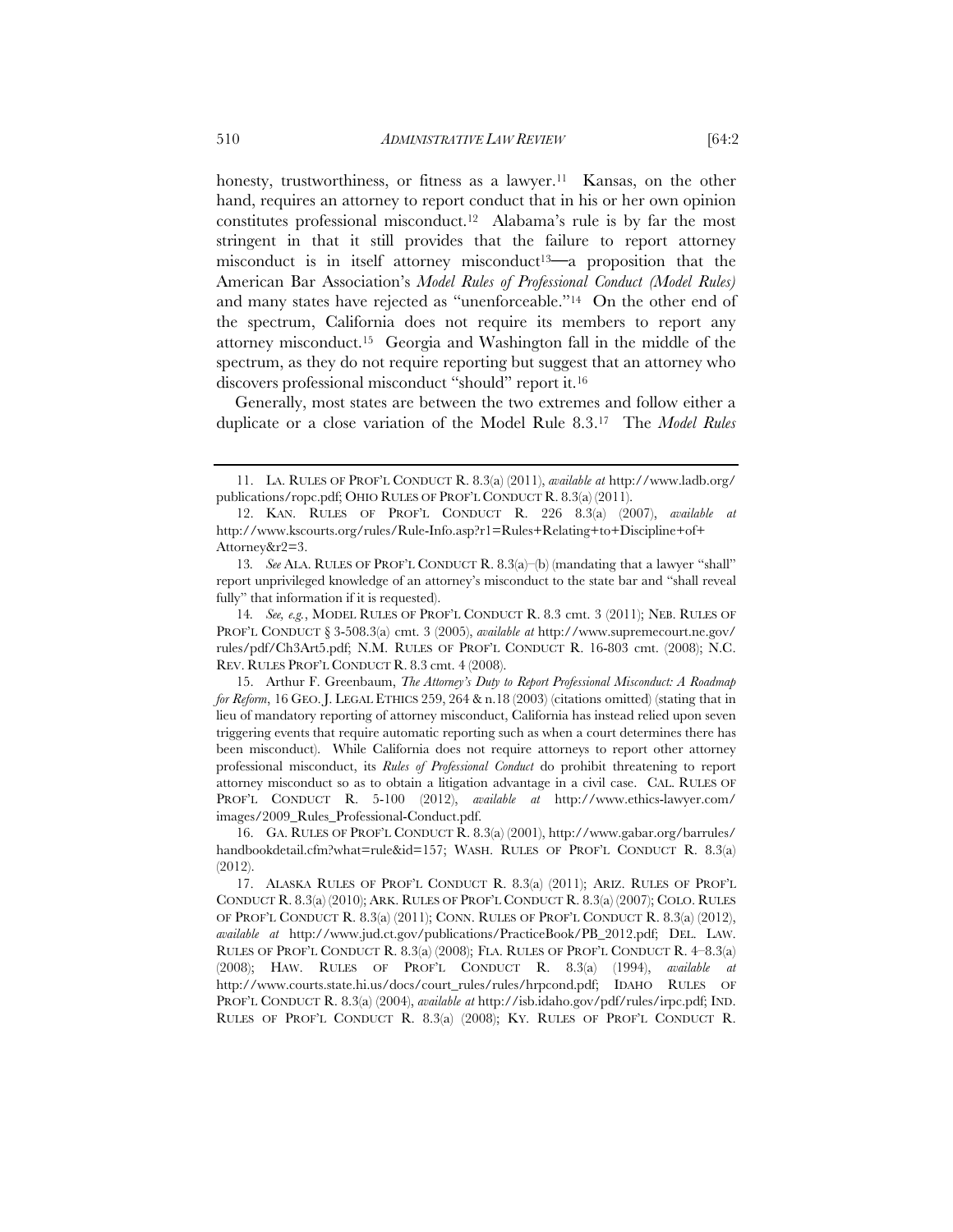provide, "A lawyer who knows that another lawyer has committed a violation of the Rules of Professional Conduct that raises a substantial question as to that lawyer's honesty, trustworthiness or fitness as a lawyer in other respects, shall inform the appropriate professional authority."18 Naturally, there are some variations that can further limit reporting misconduct beyond the requirement that the conduct raise "a substantial question"19 as to an attorney's ability to practice law. Michigan, for example, requires an attorney to report a "significant violation of the Rules of Professional Conduct that raises a substantial question as to that lawyer's honesty, trustworthiness, or fitness as a lawyer,"<sup>20</sup> whereas Virginia requires the individual reporting misconduct to have "reliable information"

18. MODEL RULES OF PROF'L CONDUCT R. 8.3(a) (2011).

19*. Id.*

20. MICH. RULES OF PROF'L CONDUCT R. 8.3(a) (2007).

<sup>3.130(8.3(</sup>a)) (2009), *available at* http://www.kybar.org/documents/scr/scr3/ scr\_3.130\_(1.2).pdf; ME. RULES OF PROF'L CONDUCT R. 8.3(a) (2011); MD. LAW. RULES OF PROF'L CONDUCT R. 8.3(a) (2012); MASS. RULES OF PROF'L CONDUCT R. 3.07  $\S 8.3(a)$ (2008); MISS. RULES OF PROF'L CONDUCT R. 8.3(a) (2007); MO. RULES OF PROF'L CONDUCT R. 4–8.3 (2007), *available at* http://www.courts.mo.gov/page.jsp?id=667; MONT. RULES OF PROF'L CONDUCT R. 8.3(a) (2004); NEB. RULES OF PROF'L CONDUCT § 3-508.3(a) (2005), *available at* http://www.supremecourt.ne.gov/rules/pdf/Ch3Art5.pdf; NEV. RULES OF PROF'L CONDUCT R. 8.3(a) (2007); N.H. RULES OF PROF'L CONDUCT R. 8.3 (2012), *available at* http://www.courts.state.nh.us/rules/pcon/; N.J RULES OF PROF'L CONDUCT R. 8.3(a) (2004), *available at* http://www.judiciary.state.nj.us/rules/apprpc.htm#x8dot3; N.M. RULES OF PROF'L CONDUCT R. 16-803(A) (2008); N.Y. RULES OF PROF'L CONDUCT R. 8.3(a) (2009), *available at* http://www.nysba.org/Content/NavigationMenu/ ForAttorneys/ProfessionalStandardsforAttorneys/NYRulesofProfessionalConduct4109.pdf; N.C. REV. RULES OF PROF'L CONDUCT R. 8.3(a) (2008); N.D. RULES OF PROF'L CONDUCT R. 8.3(a) (2006), *available at* http://www.ndcourts.gov/rules/conduct/contents.htm; OKLA. RULES OF PROF'L CONDUCT R. 8.3(a) (2008), *available at* http://www.oscn.net/applications /oscn/index.asp?ftdb=STOKRUPR&level=1; OR. RULES OF PROF'L CONDUCT R. 8.3(a) (2012), *available at* http://www.osbar.org/\_docs/rulesregs/orpc.pdf; PENN. RULES OF PROF'L CONDUCT R. 8.3(a) (2008), *available at* http://www.padisciplinaryboard.org/documents /RulesOfProfessionalConduct.pdf; R.I. RULES OF PROF'L CONDUCT R. 8.3(a) (2007), *available at* http://www.courts.ri.gov/PublicResources/disciplinaryboard/PDF/Article5.pdf; S.C. RULES OF PROF'L CONDUCT R. 8.3(a) (2012); S.D. RULES OF PROF'L CONDUCT R. 8.3(a) (2011); TENN. RULES OF PROF'L CONDUCT R. 8.3(a) (2011); TEX. DISCIPLINARY RULES OF PROF'L CONDUCT R. 8.03(a) (2005), *available at* http://www.texasbar.com/AM/ Template.cfm?Section=Grievance\_Info\_and\_Ethics\_Helpline&Template=/CM/ContentD isplay.cfm&ContentFileID=96; UTAH RULES OF PROF'L CONDUCT R. 8.3(a) (2012), *available at* http://www.utcourts.gov/resources/rules/ucja/; VT. RULES OF PROF'L CONDUCT R. 8.3(a) (2009), *available at* http://www.vermontjudiciary.org/LC/Shared%20Documents/ VermontRulesofProfessionalConduct\_withamendmentsthroughJune2011.pdf; W. VA. RULES OF PROF'L CONDUCT R. 8.3(a) (2008); WIS. RULES OF PROF'L CONDUCT R. 20:8.3(a) (2009); WYO. RULES OF PROF'L CONDUCT R. 8.3(a) (2011), *available at*  http://courts.state.wy.us/courtrules\_entities.aspx?RulesPage=AttorneysConduct.xml.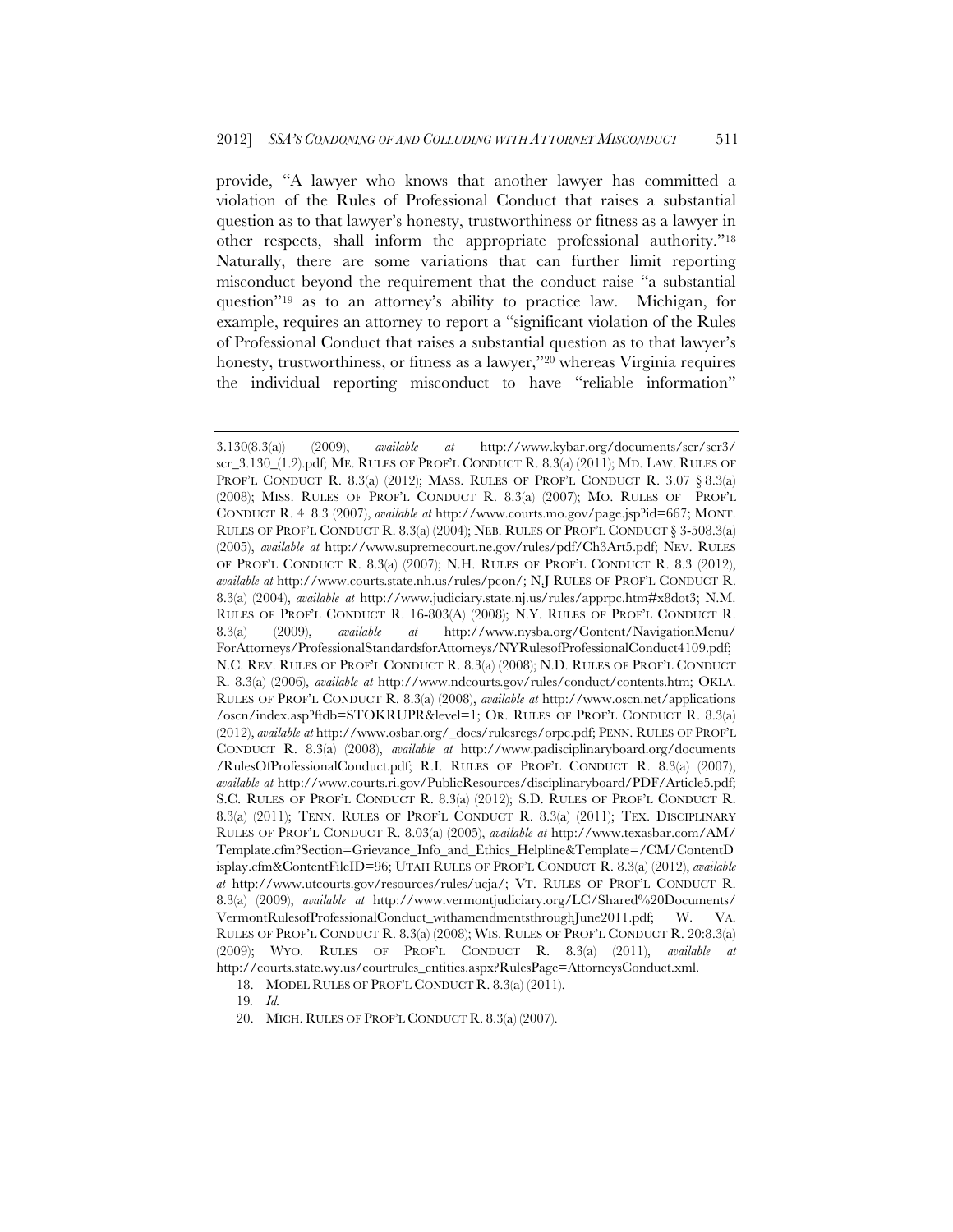regarding the misconduct.21 No states' rules of professional conduct, however, *prohibit* reporting attorney misconduct to the state bar.

Just as there is a spectrum of what is to be reported, there is also a range of options as to whom the misconduct is to be reported. Of those states that require reporting of attorney misconduct, the following require the misconduct to be reported to one specified entity:

- Kentucky (Association's Bar Counsel)22
- Louisiana (Office of Disciplinary Counsel)23
- Massachusetts (Bar Counsel's Office of the Board of Bar Overseers)24
- Michigan (Attorney Grievance Commission)<sup>25</sup>
- North Dakota (Disciplinary Board of the North Dakota Supreme Court)26
- Oregon (Oregon State Bar Client Assistance Office)<sup>27</sup>
- Tennessee (Disciplinary Counsel of the Board of Professional Responsibility)28

Other states that require reporting of attorney misconduct give options as to whom the misconduct needs to be reported**—**normally expressed as either the state bar (or disciplinary agency) or an "appropriate professional authority"29 as recommended in Model Rule 8.3.30 North Carolina,

24. MASS. RULES OF PROF'L CONDUCT R. 3.07 § 8.3(a) (2008).

25. MICH. RULES OF PROF'L CONDUCT R. 8.3(a) (2007).

 26. N.D. RULES OF PROF'L CONDUCT R. 8.3 cmt. 1 (2006), *available at*  http://www.ndcourts.gov/rules/conduct/contents.htm.

 27. OR. RULES OF PROF'L CONDUCT R. 8.3(a) (2012), *available at*  http://www.osbar.org/\_docs/rulesregs/orpc.pdf.

+Attorneys&r2=3; ME. RULES OF PROF'L CONDUCT R. 8.3(a) (2011); MD. LAW. RULES OF PROF'L CONDUCT R. 8.3(a) (2012); MISS. RULES OF PROF'L CONDUCT R. 8.3(a) (2007); MO. RULES OF PROF'L CONDUCT R. 4–8.3(a) (2007), *available at* http://www.courts.mo.gov/

 <sup>21.</sup> VA. RULES OF PROF'L CONDUCT R. 8.3(a) (2011).

 <sup>22.</sup> RULES SUP. CT. KY. R. 3.130(8.3(a)) (2009), *available at* http://www.kybar.org/ documents/scr/scr3/scr\_3.130\_(1.2).pdf.

 <sup>23.</sup> LA. RULES OF PROF'L CONDUCT R. 8.3(a) (2011), *available at* http://www.ladb.org/ publications/ropc.pdf.

 <sup>28.</sup> TENN. RULES OF PROF'L CONDUCT R. 8.3(a) (2011).

 <sup>29.</sup> ALA. RULES OF PROF'L CONDUCT R. 8.3(a) (2011); ARIZ. RULES OF PROF'L CONDUCT R. 8.3(a) (2010); ARK. RULES OF PROF'L CONDUCT R. 8.3(a) (2007); COLO. RULES OF PROF'L CONDUCT R. 8.3(a) (2011); DEL. LAW. RULES OF PROF'L CONDUCT R. 8.3(a) (2008); FLA. RULES OF PROF'L CONDUCT R. 4–8.3(a) (2008); HAW. RULES OF PROF'L CONDUCT R. 8.3(a) (1994), *available at http://www.courts.state.hi.us/docs/court rules/* rules/hrpcond.pdf; IDAHO RULES OF PROF'L CONDUCT R. 8.3(a) (2004), *available at*  http://isb.idaho.gov/pdf/rules/irpc.pdf; ILL. RULES OF PROF'L CONDUCT R. 8.3(a) (2011); IND. RULES OF PROF'L CONDUCT R. 8.3(a) (2008); IOWA RULES OF PROF'L CONDUCT R. 32:8.3(a) (2010); KAN. RULES OF PROF'L CONDUCT R. 226 8.3(a) (2007), *available at*  http://www.kscourts.org/rules/Rule-Info.asp?r1=Rules+Relating+to+Discipline+of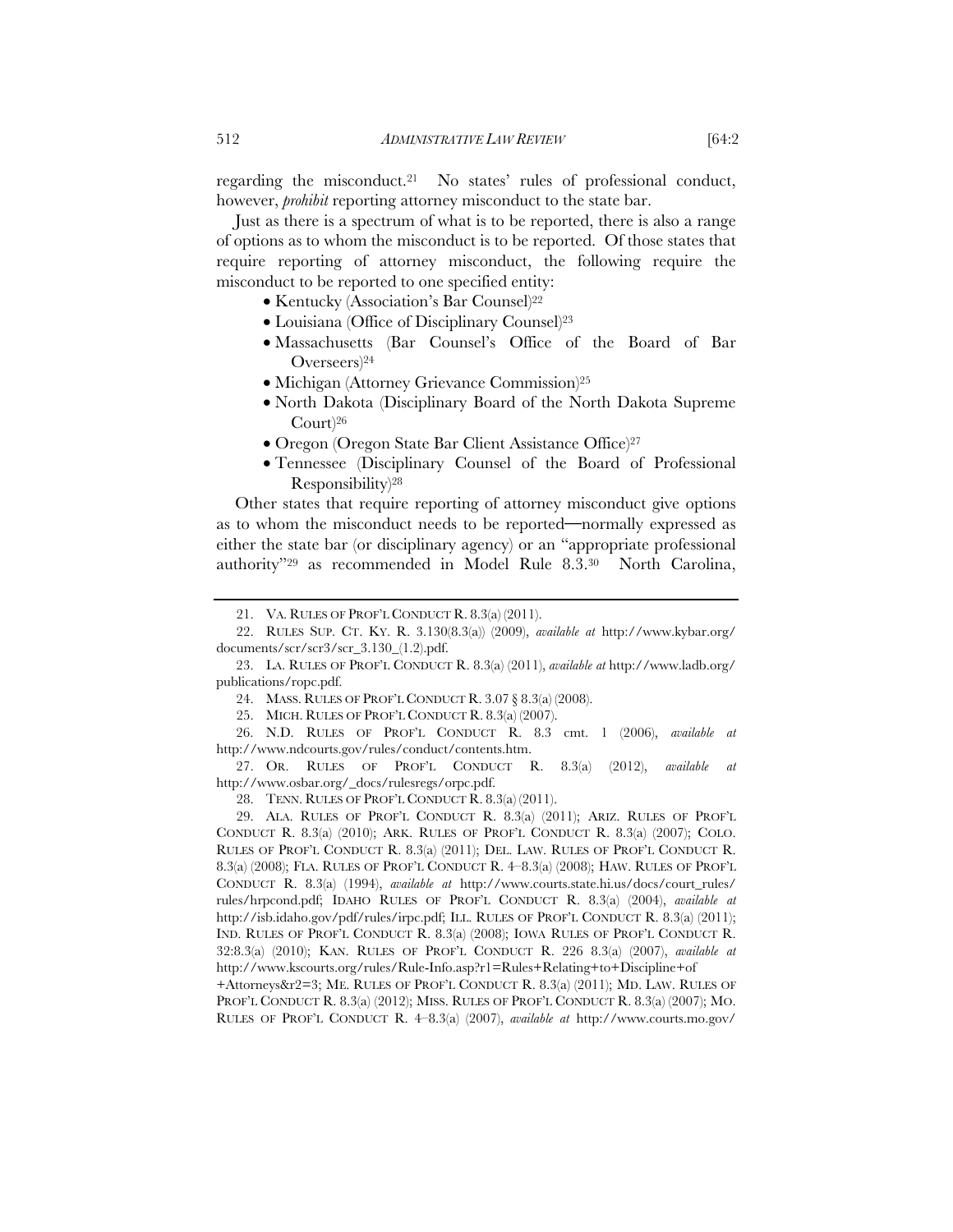however, specifies that lawyers report attorney misconduct to either the state bar or to the court that has jurisdiction over the matter at issue.<sup>31</sup>

What exactly is an "appropriate professional authority"? The Maine *Rules of Professional Conduct* define it as "the Maine Board of Overseers of the Bar, or in certain circumstances . . . the Maine Assistance Program for Lawyers."32 Other states' rules of professional conduct likewise indicate that a report of misconduct "should be made to the bar disciplinary agency unless some other agency, such as a peer review agency, is more appropriate in the circumstances."33 The *Texas Disciplinary Rules of Professional Conduct* provide that for attorneys to fulfill their ethical duty of reporting attorney misconduct, they must either initiate a disciplinary

- 30. MODEL RULES OF PROF'L CONDUCT R. 8.3(a) (2011).
- 31. N.C. REV. RULES OF PROF'L CONDUCT R. 8.3(a) (2008).
- 32. ME. RULES OF PROF'L CONDUCT R. 8.3(a) n.6 (2011).

 33. CONN. RULES OF PROF'L CONDUCT R. 8.3 cmt. (2012); DEL. LAW. RULES OF PROF'L CONDUCT R. 8.3 cmt. (2008); HAW. RULES OF PROF'L CONDUCT R. 8.3 cmt. 3 (1994), *available at* http://www.courts.state.hi.us/docs/court\_rules/rules/hrpcond.pdf; PENN. RULES OF PROF'L CONDUCT R. 8.3 cmt. 5 (2008), *available at*  http://www.padisciplinaryboard.org/documents/RulesOfProfessionalConduct.pdf; *see also*  VT. RULES OF PROF'L CONDUCT R. 8.3 cmt. 3 (2009), *available at*  http://www.vermontjudiciary.org/LC/Shared%20Documents/VermontRulesofProfession alConduct\_withamendmentsthroughJune2011.pdf ("A report should be made to the bar disciplinary agency unless some other agency, such as the court in which the violation occurred, is more appropriate in the circumstances.").

page.jsp?id=667; MONT. RULES OF PROF'L CONDUCT R. 8.3(a) (2004); NEB. RULES OF PROF'L CONDUCT § 3-508.3(a) (2005), *available at* http://www.supremecourt.ne.gov/rules/ pdf/Ch3Art5.pdf; NEV. RULES OF PROF'L CONDUCT R. 8.3(a) (2007); N.H. RULES OF PROF'L CONDUCT R. 8.3(a) (2012), *available at* http://www.courts.state.nh.us/rules/pcon; N.J. RULES OF PROF'L CONDUCT R. 8.3(a) (2004); N.M. RULES OF PROF'L CONDUCT R. 16- 803(A) (2008); N.Y. RULES OF PROF'L CONDUCT R. 8.3(a) (2009), *available at* http://www.nysba.org/Content/NavigationMenu/ForAttorneys/ProfessionalStandardsfor Attorneys/NYRulesofProfessionalConduct4109.pdf; OHIO RULES OF PROF'L CONDUCT R. 8.3(a) (2011); OKLA. RULES OF PROF'L CONDUCT R. 8.3(a) (2008), *available at*  http://www.oscn.net/applications/oscn/index.asp?ftdb=STOKRUPR&level=1; PENN. RULES OF PROF'L CONDUCT R. 8.3(a) (2008), *available at*  http://www.padisciplinaryboard.org/documents/RulesOfProfessionalConduct.pdf; R.I. RULES OF PROF'L CONDUCT R. 8.3(a) (2007), *available at* http://www.courts.ri.gov/ PublicResources/disciplinaryboard/PDF/Article5.pdf; S.C. RULES OF PROF'L CONDUCT R. 8.3(a) (2012); S.D. RULES OF PROF'L CONDUCT R. 8.3(a) (2011); TEX. DISCIPLINARY RULES OF PROF'L CONDUCT R. 8.03(a) (2005), *available at* http://www.texasbar.com/AM/ Template.cfm?Section=Grievance\_Info\_and\_Ethics\_Helpline&Template=/CM/ContentD isplay.cfm&ContentFileID=96; UTAH RULES OF PROF'L CONDUCT R. 8.3(a) (2012), *available at* http://www.utcourts.gov/resources/rules/ucja/; VT. RULES OF PROF'L CONDUCT R. 8.3(a) (2009), *available at* http://www.vermontjudiciary.org/LC/Shared%20Documents/ VermontRulesofProfessionalConduct\_withamendmentsthroughJune2011.pdf; VA. RULES OF PROF'L CONDUCT R. 8.3(a) (2011); W. VA. RULES OF PROF'L CONDUCT R. 8.3(a) (2008); WIS. RULES OF PROF'L CONDUCT R. 20:8.3(a) (2009).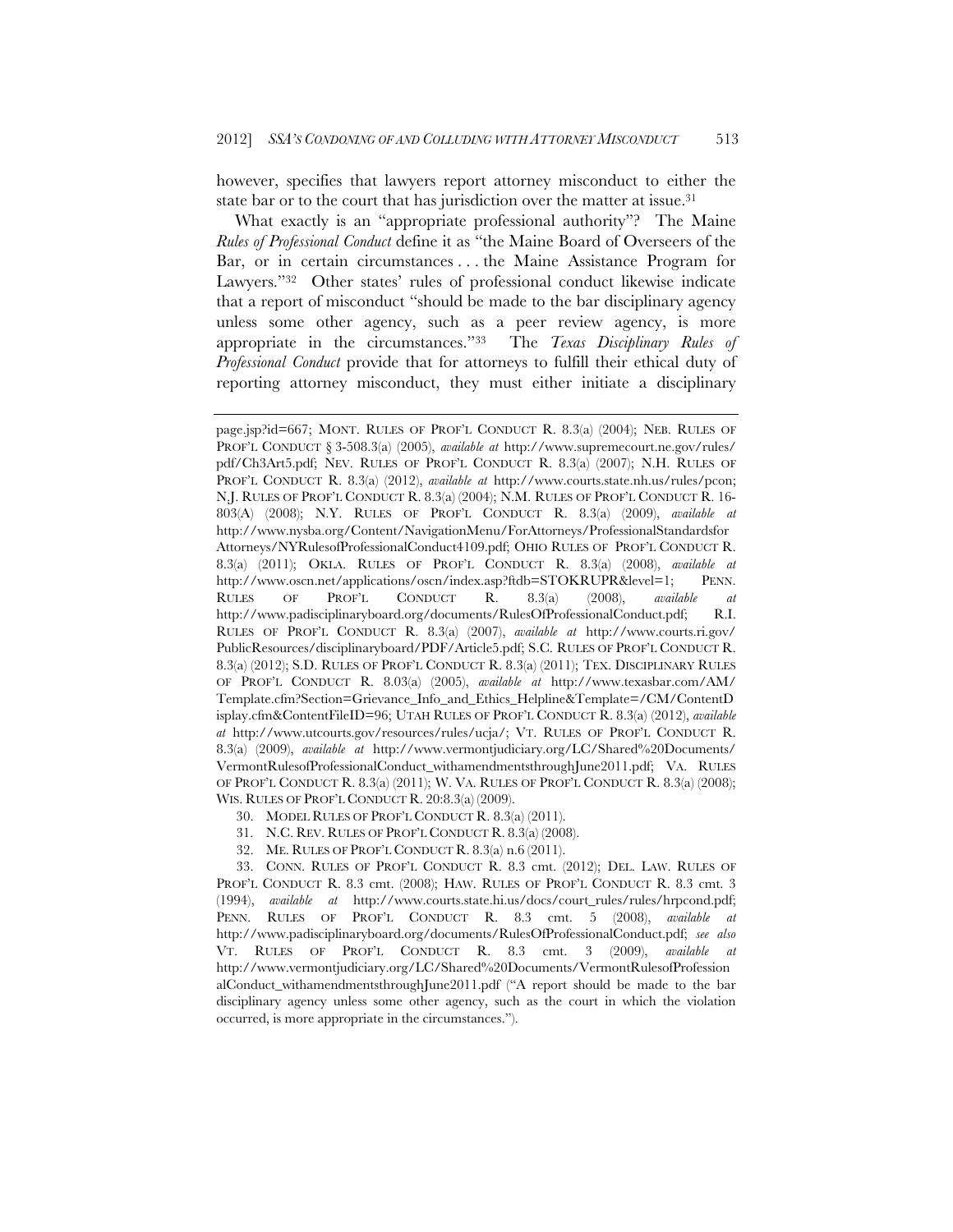investigation with an appropriate authority, or when the situation involves "chemical dependency on alcohol or drugs or by mental illness, [lawyers must] initiate an inquiry by an approved peer assistance program."34

A great deal of literature addresses attorney misconduct linked to substance abuse or mental impairments.35 It is well documented that the legal profession has vastly higher incidence rates of substance abuse and mental illness than the general population.36 Substance abuse rates among attorneys (including alcoholism) have been cited as being at least twice as high as those in the general population, and indeed, 70% of attorneys are "likely candidates for alcohol-related problems at some time within the duration of their legal careers."37 Merely having a substance abuse problem or a mental impairment is not in itself punishable by state legal disciplinary authorities.38 If, however, substance abuse or a mental impairment *materially* affects an attorney's representation of a client or his or her conduct in practicing law, the corresponding misconduct can be actionable against the impaired attorney, and state rules of professional responsibility may require nonoffending attorneys to report such action to the state bar or other disciplinary authority.39 While exact numbers are not known, various studies have shown that anywhere between 40% to 75% of

 <sup>34.</sup> TEX. DISCIPLINARY RULES OF PROF'L CONDUCT R. 8.03 cmt. 2 (2005), *available at*  http://www.texasbar.com/AM/Template.cfm?Section=Grievance\_Info\_and\_Ethics\_Helpl ine&Template=/CM/ContentDisplay.cfm&ContentFileID=96.

<sup>35</sup>*. See, e.g.*, Page Thead Pulliam, *Lawyer Depression: Taking a Closer Look at First-Time Ethics Offenders*, 32 J. LEGAL PROF. 289, 289 (2008) (listing recent articles that address mental impairments, attorney discipline, and the practice of law); Fred C. Zacharias, *A Word of Caution for Lawyer Assistance Programming*, 18 GEO. J. LEGAL ETHICS 237, 238 n.5 (2004) (listing articles that argue disciplinary authorities, such as the state bars, should focus more on protecting the public from substance-abusing attorneys than on the attorneys' rehabilitation or livelihood).

 <sup>36.</sup> Robert Dowers, *Duties Invoked Under the* Model Rules of Professional Conduct *by a Mentally Impaired Lawyer*, 19 GEO. J. LEGAL ETHICS 681, 681 (2006); *see also* George Edward Bailly, *Ethics and Professional Responsibility: Impairment, the Profession and Your Law Partner*, 15 ME. BAR J. 96, 96 (2000) (stating that attorneys are particularly vulnerable to psychological distress). It should be noted, however, that at least one author suggests that while greater numbers of attorneys suffer from substance abuse or mental impairment issues, the actual number of cases that these attorneys will negatively affect due to their abuse or impairments is probably rather small based on the overall number of attorneys and the cases they handle. *See* Len Klingen, Comment, *The Mentally Ill Attorney*, 27 NOVA L. REV. 157, 161–62 (2002).

 <sup>37.</sup> Bailly, *supra* note 36, at 97 (citation omitted); *see* Patricia Sue Heil, *Tending the Bar in Texas: Alcoholism as a Mitigating Factor in Attorney Discipline*, 24 ST. MARY'S L.J. 1263, 1264 (1993) (providing additional statistics, such as one in five attorneys have substance abuse problems).

 <sup>38.</sup> Dowers, *supra* note 36, at 685; Klingen, *supra* note 36, at 160.

 <sup>39.</sup> Dowers, *supra* note 36, at 685–86; *see also* Bailly, *supra* note 36, at 100 (listing assistance programs for impaired attorneys to prevent them from making material errors).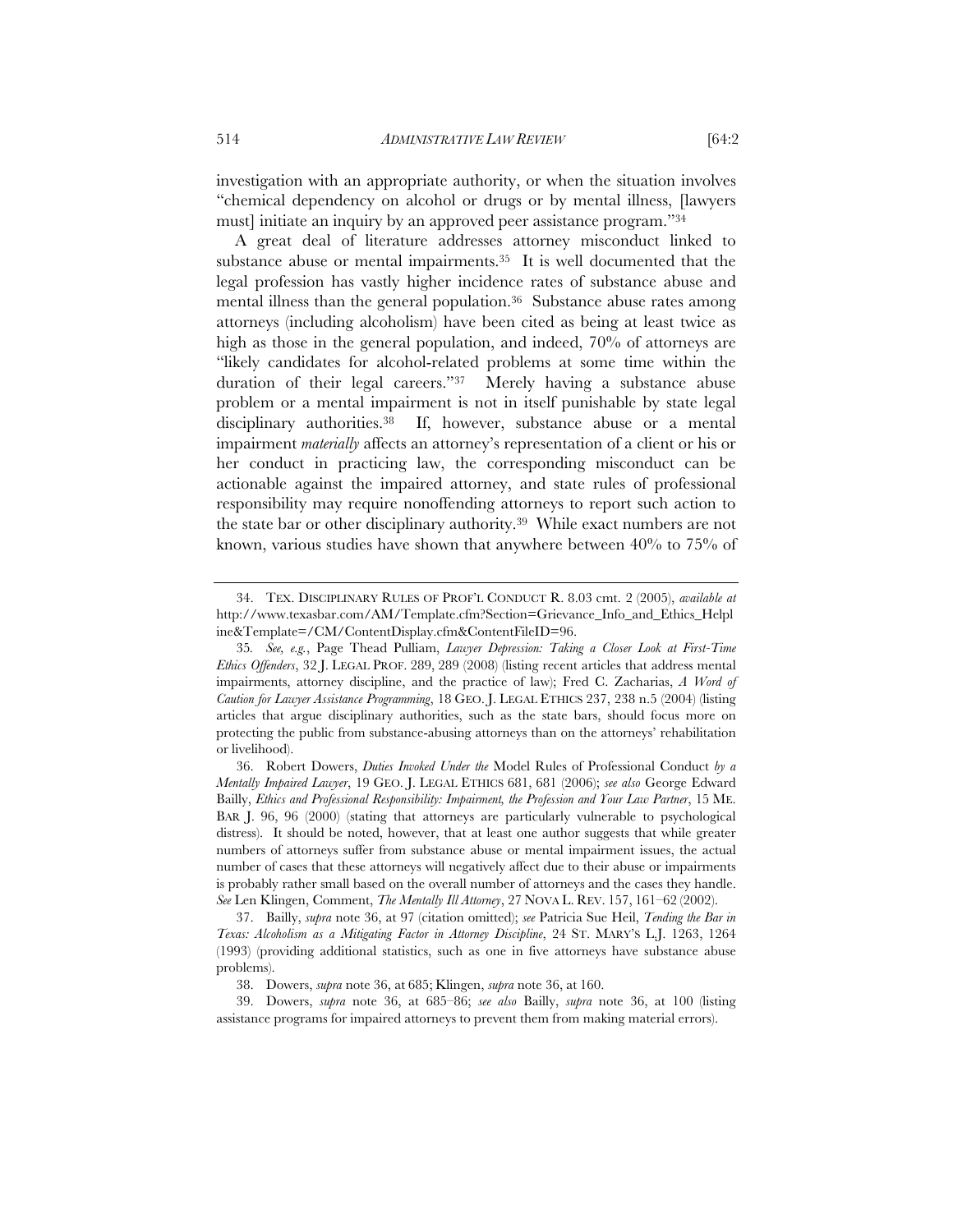attorney disciplinary proceedings involve substance abuse.40

Because of the number of attorneys with substance abuse or mental impairments, state bar associations have created lawyers assistance programs, which offer support groups for a variety of impairments (including gambling addiction, substance abuse, and psychological disorders) and provide referrals to other agencies for counseling.<sup>41</sup> The first lawyer assistance program began in Washington in 1975, and now all fifty states have some sort of program to assist attorneys with substance abuse or mental health issues separate from the disciplinary authority of the state.<sup>42</sup> The *Model Rules* and many state bar rules "shield lawyers who participate in such programs from disclosure of violations or impairments that may come out in the course of attending such a program"43 or provide them with immunity from disciplinary action as long as they have joined the program prior to being notified of any disciplinary actions being initiated against them.44 Depending upon the specific state rules, however, misconduct discovered while an attorney is attending a lawyer assistance program may still be reported to the state bar regardless of the nature of an impairment of the attorney in question.45

Obviously, the Social Security Administration is not a lawyer assistance group providing substance abuse or mental health treatment to attorneys as defined by the various state bars' rules of professional conduct. As discussed *infra*, while the Social Security Administration can ban attorneys and nonattorney representatives from representing claimants before it,<sup>46</sup> it

 <sup>40.</sup> Bailly, *supra* note 36, at 97–98 (citations omitted) (between 50% and 75% in Georgia); Nathaniel S. Currall, Note, *The Cirrhosis of the Legal Profession—Alcoholism as an Ethical Violation or Disease Within the Profession*, 12 GEO. J. LEGAL ETHICS 739, 741 (1999) (as low as 40%, as high as 70%); *see also* Heil, *supra* note 37, at 1265 (stating that untreated alcoholism will likely become the subject of grievance committee investigations).

 <sup>41.</sup> Currall, *supra* note 40, at 748; Dowers, *supra* note 36, at 688; Heil, *supra* note 357, at 1284–85. *See generally* Jeffrey J. Fleury, Comment, *Kicking the Habit: Diversion in Michigan—The Sensible Approach*, 73 U. DET. MERCY L. REV. 11 (1995) (detailing Michigan's substance abuse program for lawyers, which is completely autonomous from public formal disciplinary proceedings, for the impaired lawyer who has engaged in professional misconduct).

 <sup>42.</sup> Bailly, *supra* note 36, at 100; *see* Stephen M. Hines, Note, *Attorneys: The Hypocrisy of the Anointed—The Refusal of the Oklahoma Supreme Court to Extend Antidiscrimination Laws to Attorneys in Bar Disciplinary Hearings*, 49 OKLA. L. REV. 731, 746 & n.158, 747 (1996) (discussing a program that many states have called "Lawyers Helping Lawyers," which helps members who have personal problems that may affect their practices); *see also* Heil, *supra* note 37, at 1284 (discussing Lawyers Assistance Programs that protect the public from attorney misconduct).

 <sup>43.</sup> Dowers, *supra* note 36, at 688.

 <sup>44.</sup> Pulliam, *supra* note 35, at 303.

 <sup>45.</sup> Dowers, *supra* note 36, at 688–89.

 <sup>46. 20</sup> C.F.R. § 404.1745 (2011); HALLEX II, *supra* note 3, at I-1-1-50.C(5).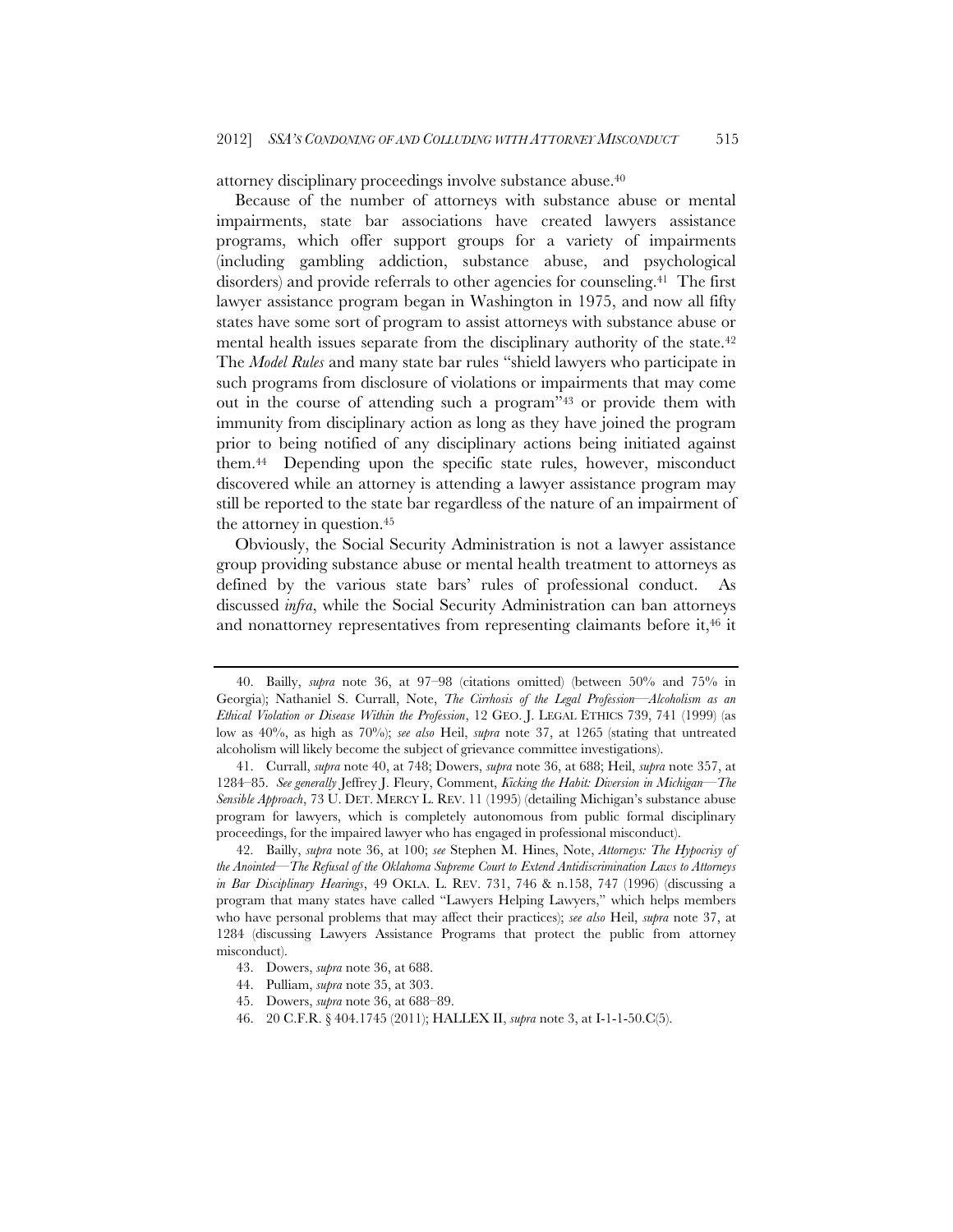is neither a state bar that licenses attorneys to practice law nor an "appropriate professional authority"47 for reporting attorney misconduct to, as specified by the various states' rules of professional conduct. Merely reporting attorney misconduct to the Social Security Administration would not comply with many state bars' rules.

Social Security Administration administrative law judges and attorneys who belong to state bars that require reporting of attorney misconduct are therefore placed in an untenable situation if they discover attorney misconduct in a disability case. They can either report the misconduct as possibly required by their state bar and violate CJB 09-04, or they can comply with CJB 09-04's prohibition of reporting attorney misconduct and possibly violate the rules of their state bar. Either way, they are potentially violating the rules of their state bar or those of the Social Security Administration. One should not be forced to violate one's own ethical duty to hide the misconduct of another, but CBJ 09-04's prohibition on reporting attorney misconduct does exactly that. While other federal agencies require their employees to abide by their respective state bar rules regarding reporting attorney misconduct,48 the Social Security Administration places its employees in a position where they may have to violate their own state bar's rules to comply with internal reporting requirements.

### III. WHY REPORTING ATTORNEY MISCONDUCT IS IMPORTANT

Attorneys defend individuals' rights and strive to protect their clients' interests. For the system to work fairly, practicing attorneys must follow established ethical rules. The objectives of these rules are "(1) to protect the public; (2) to protect the integrity of the legal system; (3) to insure the administration of justice; and (4) to deter further unethical conduct."49 Stated another way, "Ethical parameters for lawyers are designed to shape conduct in an effort to ensure client confidences, maintain the quality of the profession, and combat the countervailing negative view of legal practice."50

<sup>47</sup>*. See supra* note 29 and accompanying text.

<sup>48</sup>*. See, e.g.*, DEP'T OF THE ARMY REG. 27–26, RULES OF PROF'L CONDUCT FOR LAWYERS R. 8.3 (1992) (delineating the requirements of Army judge advocates for reporting professional misconduct). Rule 8.3(d) notes that the Army's rules for reporting attorney misconduct do "not affect any reporting requirements a lawyer may have under other rules of professional conduct" mandated by the state bar in which the lawyer is admitted to practice. *Id.*

 <sup>49.</sup> Cynthia L. Gendry, Comment, *Ethics—An Attorney's Duty to Report the Professional Misconduct of Co-Workers*, 18 S. ILL. U. L. J. 603, 605–06 (1994).

 <sup>50.</sup> Thomas A. Kuczajda, Note, *Self Regulation, Socialization, and the Role of* Model Rule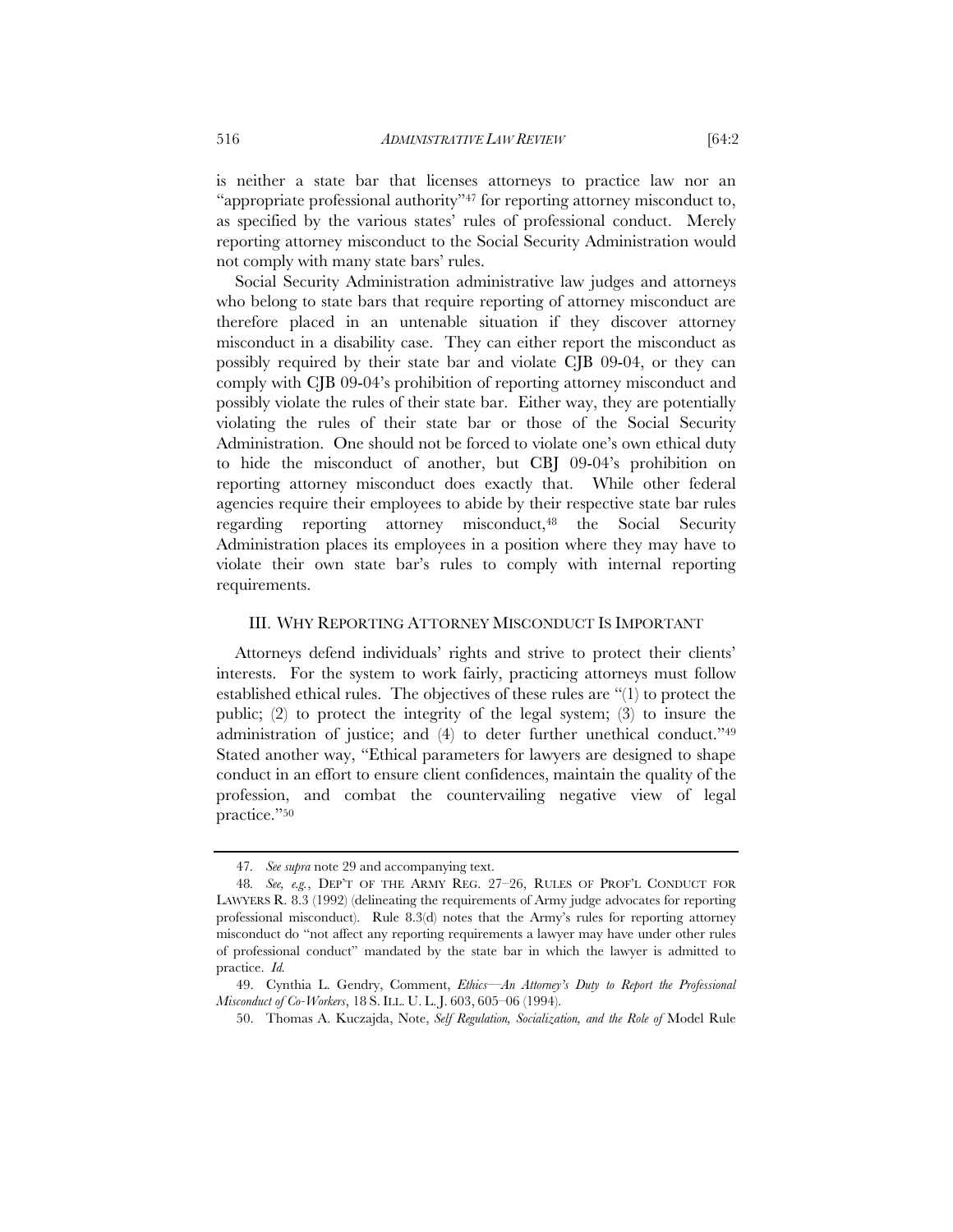There is, however, no government agency that monitors lawyers' behavior.51 Rather, the practice of law in the United States is self-regulating.<sup>52</sup> In order for the profession to self-regulate, clients, fellow attorneys, and judges have to report misconduct to those entities that are willing and able to investigate complaints and, if warranted, take disciplinary action.<sup>53</sup> Of these groups, lawyers and judges are in the best position to report attorney misconduct because clients are not schooled in what constitutes ethical behavior.<sup>54</sup> In order to enforce ethical rules and maintain self-regulation of the profession, attorneys and judges have to report misconduct.55

# IV. WHY WOULD THE SOCIAL SECURITY ADMINISTRATION WANT TO PROHIBIT THE REPORTING OF ATTORNEY MISCONDUCT?

But why would the Social Security Administration not want to protect the public from attorney misconduct? The answer appears to be that the agency prioritizes eliminating the backlog of disability cases over the conduct of the attorneys who appear before it.<sup>56</sup> In 2010, one source estimated that approximately 3.3 million people would apply for disability

53*. See, e.g.*, Pamela A. Kentra, *Hear No Evil, See No Evil, Speak No Evil: The Intolerable Conflict for Attorney-Mediators Between the Duty to Maintain Mediation Confidentiality and the Duty to Report Fellow Attorney Misconduct*, 1997 BYU L. REV. 715, 753 (1997) (discussing the importance of reporting attorney misconduct in the context of confidentiality in mediation sessions). *But see* Greenbaum, *supra* note 15, at 267–68 (questioning whether mandatory reporting of attorney misconduct by other attorneys is necessary to protect the public image of the legal profession).

55*. See* Williams, *supra* note 52, at 941; Gendry, *supra* note 49, at 605–606.

*<sup>5.1</sup>*, 12 GEO. J. LEGAL ETHICS 119, 119 (1998).

 <sup>51.</sup> Lindsay M. Oldham & Christine M. Whitledge, *The Catch-22 of Model Rule 8.3*, 15 GEO. J. LEGAL ETHICS 881, 881 (2002)*.*

<sup>52</sup>*. E.g.*, Greenbaum, *supra* note 15, at 269; Douglas R. Richmond, *The Duty to Report Professional Misconduct: A Practical Analysis of Lawyer Self-Regulation*, 12 GEO. J. LEGAL ETHICS 175, 175 (1999); Brenda Smith, Comment, *Civility Codes: The Newest Weapons in the "Civil" War Over Proper Attorney Conduct Regulations Miss Their Mark*, 24 DAYTON L. REV. 151, 175 (1998); Ryan Williams, Comment, *Reputation and the Rules: An Argument for a Balancing Approach Under Rule 8.3 of the Model Rules of Professional Conduct*, 68 LA. L. REV. 931, 941 (2008).

<sup>54</sup>*. See* Smith, *supra* note 52, at 175 ("[T]he best method of ensuring that attorneys are living up to their responsibilities of professional and civil behavior is to ensure that the members of the profession are, in fact, regulating one another.").

<sup>56</sup>*. See, e.g.*, Damian Paletta, *Disability-Claim Judge Has Trouble Saying "No"*, WALL ST. J., May 19, 2011, at A1, A14 ("Critics blame the Social Security Administration, which oversees the disability program, charging that it is more interested in clearing a giant backlog than ensuring deserving candidates get benefits."); Amy Reifenrath, *Cheaters Cost Social Security Billions*, OREGONIAN (Dec. 8, 2008, 7:18 AM), http://www.oregonlive.com/ news/index.ssf/2008/12/disability\_fraud\_saps\_social\_s.html.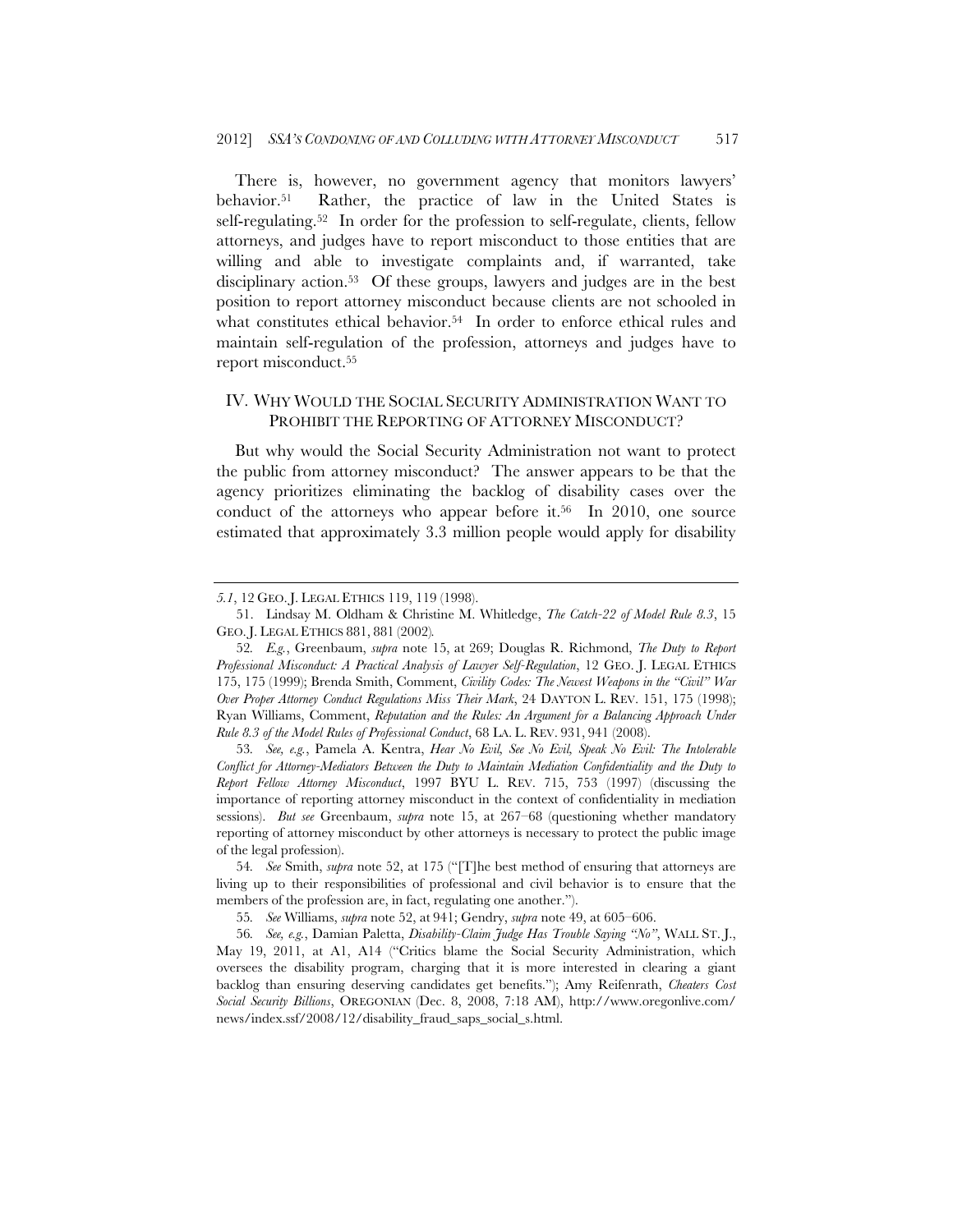benefits.57 That figure estimated 300,000 more applications than the Administration received in 2009, and 700,000 more than it did in 2008.58 A source in 2011 reported a 50% increase in applications that year over the number of applications in 2006.<sup>59</sup> The main reason for this huge increase in applications has been the poor economy and not an increase in disabling injuries or illnesses**—**even though Social Security disability benefits were never designed to be a safety net for the jobless or a substitute for unemployment insurance compensation.<sup>60</sup> Because of this growth in applications for Social Security disability benefits, in fiscal year 2010 there were 705,370 disability hearings pending.61 This backlog of disability cases

has been growing over the past five years, and it is only getting worse.<sup>62</sup> Congress has consistently investigated, criticized, and publically chastised the Social Security Administration for this backlog.63 In response

61. Rein, *supra* note 60.

 62. Mehraban, *supra* note 59. Another obstacle in trying to combat the backlog of disability cases has been budget problems. Recent Social Security Administration budgets have not covered the increase in claims and the backlog in appeals. Because of the 2011 budgetary crisis, the Social Security Agency suspended efforts to open eight new hearing offices, eliminated overtime, and instituted a hiring freeze—all of which make it much more difficult to attempt to reduce the backlog of disability claims. With the government operating spring 2011 on continuing resolutions for funding, the Social Security Administration lost \$200 million that was designed to address the claims backlog, delaying the processing of claims for about 700,000 people. *See* Rein, *supra* note 60.

63*. See, e.g.*, U.S. GOV'T ACCOUNTABILITY OFFICE, GAO-10-667T, MANAGEMENT OF DISABILITY CLAIMS WORKLOAD WILL REQUIRE COMPREHENSIVE PLANNING (2010) (representing one example of such an investigation); Ed Madrid, *Benefits Backlog Swells as Social Security Slims*, OREGONIAN (Aug. 4, 2008, 3:35 PM), http://www.oregonlive.com/ special/index.ssf/2008/08/benefits\_backlog\_swells\_as\_soc.html (noting that Congress has

 <sup>57.</sup> Stephen Ohlemacher, *Social Security Disability System Bogged Down With Requests*, ONEIDA DAILY DISPATCH (May 9, 2010), http:///www.oneidadispatch.com/articles/ 2010/05/09/news/doc4be763e825022593194203.txt?viewmode=fullstory.

<sup>58</sup>*. Id*.

 <sup>59.</sup> Gilda Mehraban, *The SSA's New Methods for Improving the Disability Claim Backlog*, PRWEB (Feb. 2, 2011), http://prweb.com/releases/2011/2/prweb8104909.htm.

<sup>60</sup>*. Id.*; *see Disability Payments: The Elephant in the Waiting-Room*, ECONOMIST, Mar. 12, 2011, at 36 [hereinafter *Disability Payments*]; Russell Grantham, *Some Gains Made on Social Security Backlog*, ATLANTA JOURNAL-CONSTITUTION (Nov. 1, 2010, 9:21 AM), http://www.ajc.com/business/some-gains-made-on-709806.html; Damian Paletta, *Insolvency Looms as States Drain U.S. Disability Fund*, WALL ST. J., Mar. 22, 2011, at A1; Lisa Rein, *Claims for Social Security Benefits on the Rise*, WASH. POST (Mar. 28, 2011), http://www.washingtonpost.com/politics/claims\_for\_social\_security\_benefits\_on\_the\_rise/ 2011/03/28/AFTPNgrB\_story.html?wprss=rss\_politics. Since the ultimate question in a Social Security disability decision is whether an individual can work, the fact that many of these individuals are applying for disability benefits because they had been working but lost their jobs due to the downturn in the economy, and not their disabilities, seems to answer the question as to whether they can work.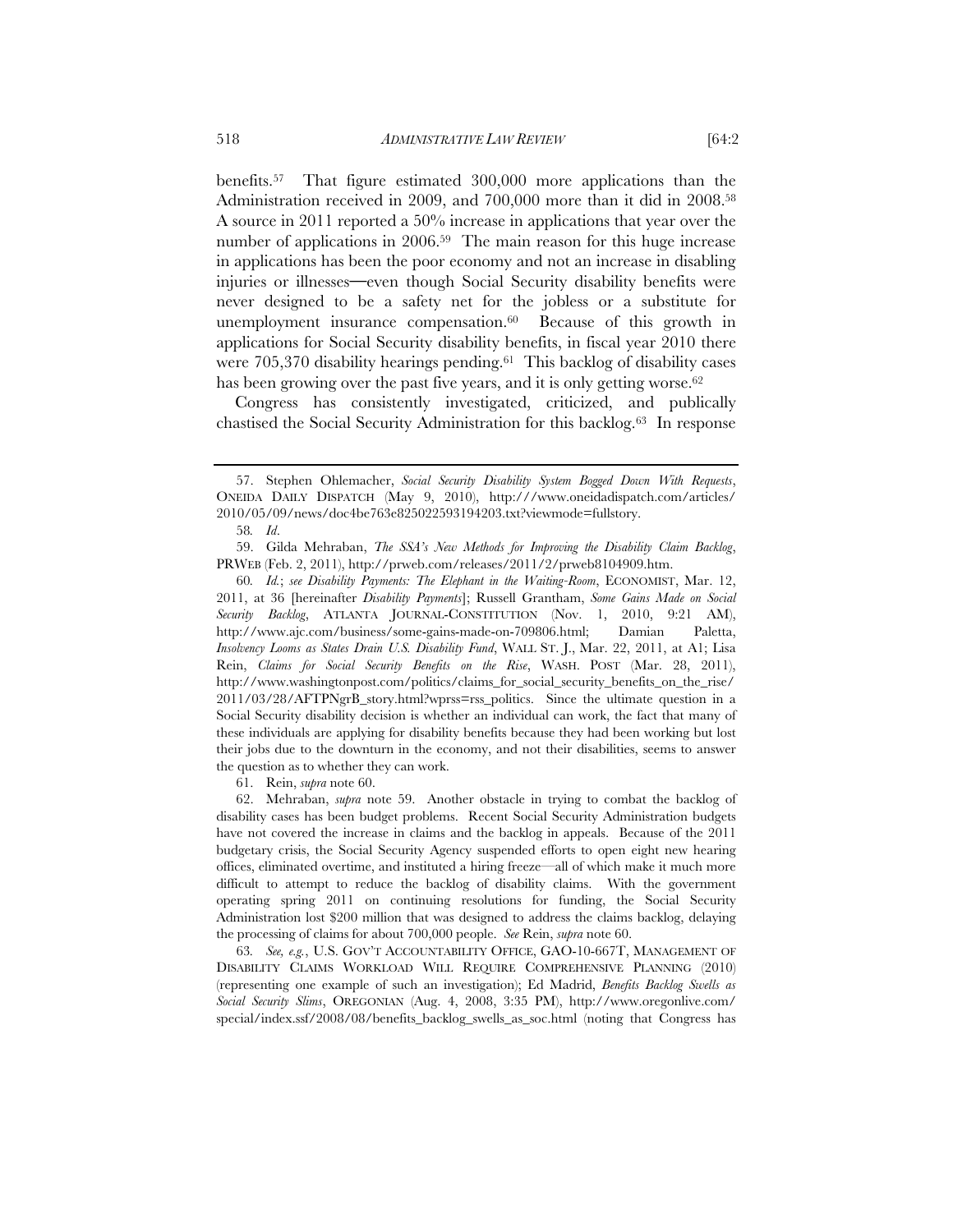to this criticism, the Social Security Administration has repeatedly stated that the elimination of the backlog—and the source of public and Congressional disapproval—is a main priority.64 In fiscal year 2008, the Social Security Administration's Office of Disability Adjudication and Review focused its annual report entirely on its plans to eliminate the hearing backlog.<sup>65</sup> Another Social Security Administration publication offers information on twenty-two program initiatives that are being used to reduce the backlog.<sup>66</sup> Investigating representative misconduct takes agency resources, such as time and people, away from this goal of eliminating the backlog.

#### *A. The Failure of the Social Security Administration to Pursue Misconduct*

Critics have faulted the Social Security Administration for prioritizing the quick processing of cases over making accurate determinations.67 That the Agency fails to report attorney misconduct, despite its ability to do so,'68 further demonstrates the Agency's emphasis on speed over accuracy. While the Social Security Administration regulations describe its authority to investigate and take action against representative misconduct,<sup>69</sup> it is extremely unlikely to do so. As of 2007, there were approximately 31,000 attorney and nonattorney representatives participating in Social Security Administration disability hearings.<sup>70</sup> Since 1980, when records were first maintained, a total of 178 attorneys and nonattorneys have been suspended

<sup>&</sup>quot;consistently failed to meet [the Social Security Administration's] budget requests").

<sup>64</sup>*. See, e.g.*, *Eliminating the Social Security Disability Backlog, Hearing Before the H. Comm. on Ways & Means*, 111th Cong. 12–29 (2009) (statement of Michael J. Astrue, Comm'r, Soc. Sec. Admin.); *Clearing the Disability Backlog: Giving the Social Security Administration the Resources It Needs to Provide the Benefits Workers Have Earned: Hearing Before the H. Comm. on Ways and Means*, 110th Cong. 9–16 (2008) (statement of Michael J. Astrue, Comm'r, Soc. Sec. Admin.); News Release, Soc. Sec. Admin., Soc. Sec. Admin. Attacks Disability Backlog (Oct. 9, 2007), http://www.ssa.gov/pressoffice/pr/disability-backlog-pr.htm.

<sup>65</sup>*. See* SOC. SEC. ADMIN., PLAN TO ELIMINATE THE HEARING BACKLOG AND PREVENT ITS RECURRENCE: FY 2008 SSA ANNUAL REPORT (2008), http://www.ssa.gov/appeals/ Backlog\_Reports/Annual\_Backlog\_Report\_FY\_2008-Jan.pdf.

 <sup>66.</sup> SOC. SEC. ADMIN., OFFICE OF DISABILITY ADJUDICATION AND REVIEW, HEARING BACKLOG INITIATIVES (2011) (on file with Author).

<sup>67</sup>*. See, e.g.*, Paletta, *supra* note 56.

<sup>68</sup>*. See supra* note 46 and accompanying text (describing the Agency's authority to suspend or disqualify individuals from appearing before it in a representative capacity).

 <sup>69. 20</sup> C.F.R. § 404.1745 (2011).

 <sup>70.</sup> OFFICE OF THE INSPECTOR GEN., SOC. SEC. ADMIN., AUDIT REPORT A-12-07- 17057: CLAIMANT REPRESENTATIVES BARRED FROM PRACTICING BEFORE THE SOCIAL SECURITY ADMINISTRATION 1 n.3 (2007), http://oig.ssa.gov/sites/default/files/audit/ full/pdf/A-12-07-17057.pdf (stating that of the 31,000 representatives, 26,000 were attorneys and 5,000 were nonattorneys).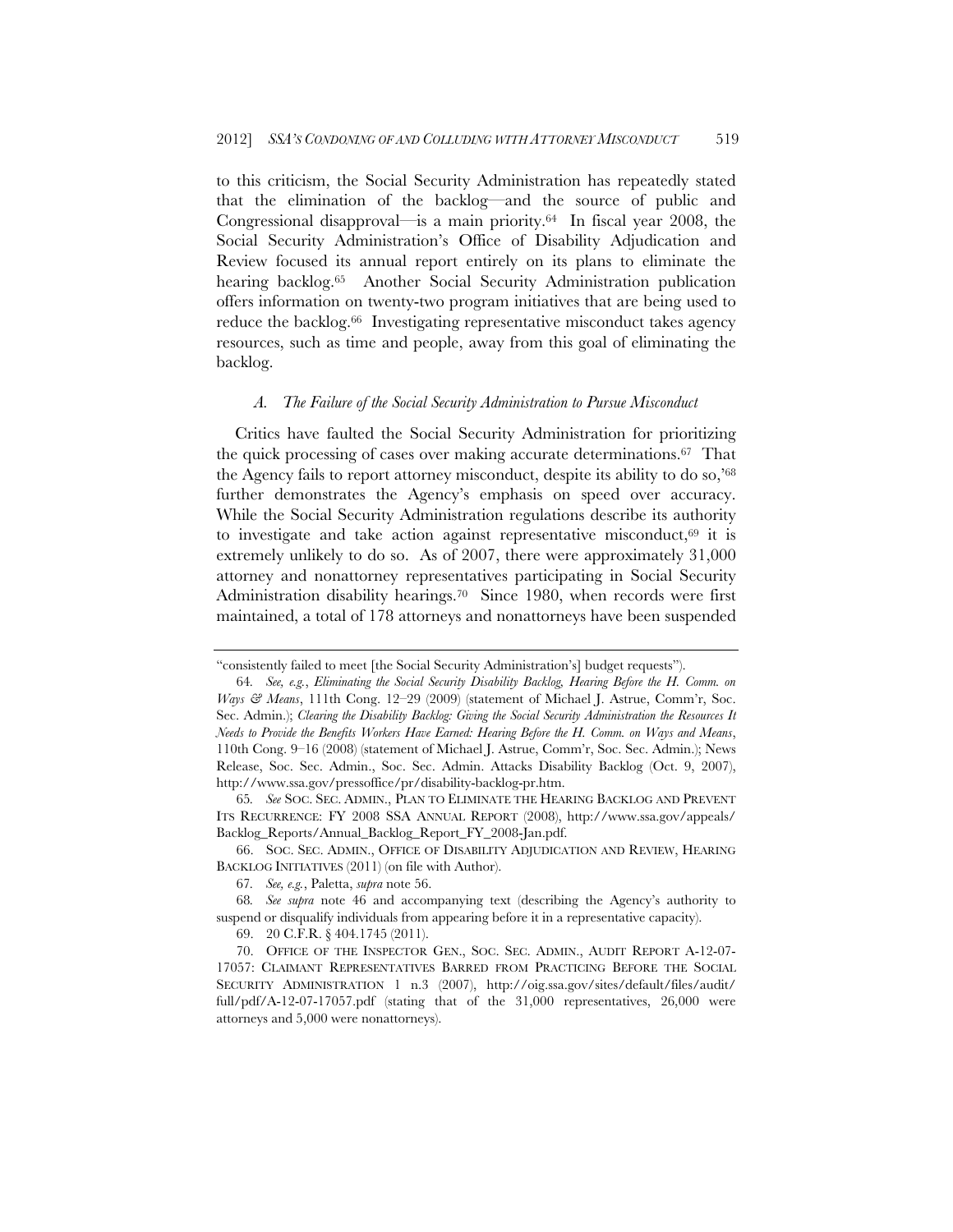or disqualified from representing claimants before the Social Security Administration.<sup>71</sup> This averages annually to 5.56 of the estimated total 31,000 attorney and nonattorney representatives—or .018%—being suspended or disqualified by the Social Security Administration per year. Of the 178 representatives, 77 have been attorneys and 101 have been nonattorney representatives.72 The average number of attorneys (as opposed to nonattorneys) suspended or disqualified each year by the Social Security Administration is 2.4, or .009% of the estimated total number of attorney representatives.73 This percentage of suspended or disqualified attorneys is sixteen times less than the number of attorneys disbarred in an average year in either Georgia or Maryland.74 Considering that disbarment or other punishment by a state bar has been historically very rare,75 it is incredible that the Social Security Administration disbars attorneys at the equivalent rate of sixteen times fewer than do state bars. To put this in perspective, the odds of an attorney being suspended or disqualified by the Social Security Administration are the same as the odds that an American service member will win the Congressional Medal of Honor.<sup>76</sup> It is something that just does not happen very often.

Could it be that the attorneys who appear before the Social Security Administration are sixteen times more ethical than attorneys in general? The anecdotal evidence would suggest the opposite.<sup>77</sup> Why then are so few

74*. See, e.g.*, THE ATTORNEY GRIEVANCE COMM'N OF MD., 33RD ANNUAL REPORT, at 4, 14 (2008), http://www.courts.state.md.us/attygrievance/pdfs/annualreport.pdf (reporting that in Maryland in fiscal year 2008, forty-five of the approximately 33,400 attorneys in the state were disbarred or suspended, totaling 0.14% of attorneys); STATE BAR OF GA. BD. OF GOVERNORS, 2010 REPORT OF THE OFFICE OF THE GENERAL COUNSEL, YEAR 2009–2010, at 9 (2010) (on file with author) (demonstrating that fifty-nine attorneys were either disbarred or suspended out of a total of 36,500, equaling 0.16% of attorneys).

 75. Derek A. Denckla, *Nonlawyers and the Unauthorized Practice of Law: An Overview of the Legal and Ethical Parameters*, 67 FORDHAM L. REV. 2581, 2594 (1999) (suggesting that studies of the lawyer discipline system show that "lawyers rarely suffer any consequences for incompetence or other failings"); *see also National Affairs: Disbarred*, TIME, Nov. 27, 1939, at 15 (demonstrating that even over seventy years ago, disbarment was not common).

 <sup>71.</sup> SOC. SEC. ADMIN., OFFICE OF DISABILITY ADJUDICATION AND REVIEW, LIST OF SANCTIONED REPRESENTATIVES (2011) (on file with author).

<sup>72</sup>*. Id*.

 <sup>73.</sup> Of those attorneys suspended or disqualified by the Social Security Administration, the majority were already sanctioned by their own state bar, and the Social Security Administration's disciplinary action was merely to prohibit those individuals from representing claimants before it based on the action of their respective state bar and not because the agency had pursued its own misconduct investigations regarding the conduct of those attorneys. Newsletter and President's Report, Ass'n of Admin. L. Judges (June 13, 2011) (on file with author).

 <sup>76.</sup> THE ODDS #1, http://www.funny2.com/odds.htm (last visited May 10, 2012).

 <sup>77.</sup> It has already been acknowledged that some claimants (and some representatives)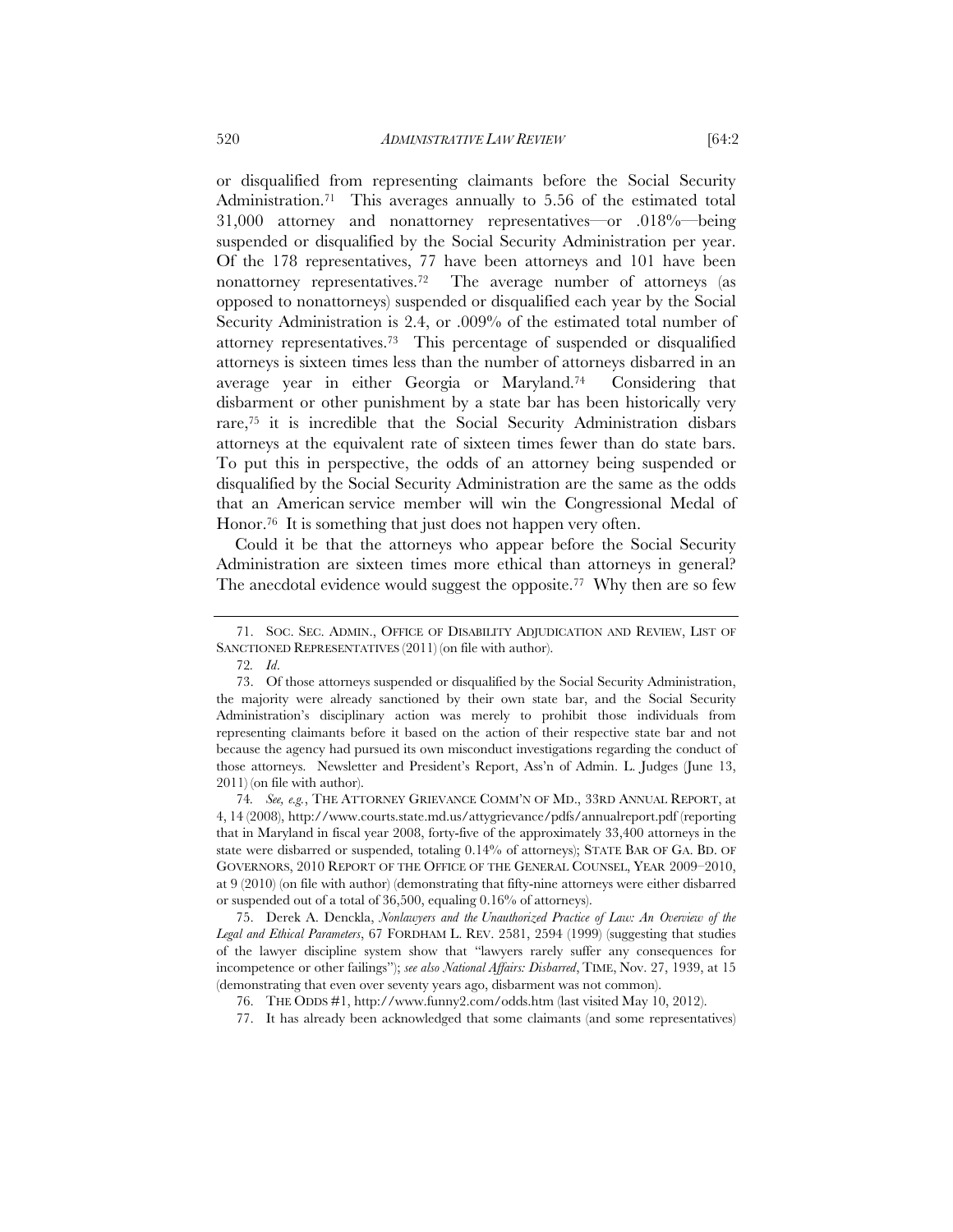representatives disqualified or suspended by the Social Security Administration? Just as the reporting of attorney misconduct by its employees to state bars would take employees' time away from processing disability cases, so too would the Agency's enforcement of its own disciplinary policies divert the Agency's resources away from furthering the single, overarching goal of processing disability cases as quickly as possible to eliminate the backlog.

# V. WHY BOTHER PURSUING ATTORNEY MISCONDUCT IF THE CASE IS MERELY GOING TO BE PAID ANYWAY?

Before a case reaches a Social Security administrative law judge, it has already been adjudicated with adverse decisions issued twice by the state-level Social Security Administration Disability Determination Services.<sup>78</sup> Social Security Administration doctors and trained policy experts render both state-level decisions by applying the exact same rules and regulations that administrative law judges use. At the initial level, the Disability Determination Services deny a high percentage of claims; in 2009, approximately 63% of Social Security disability claims were denied at this stage.79 Of those claimants who appealed the initial determination, approximately 86% were denied at the Disability Determination Services' reconsideration level in that year.<sup>80</sup> In 2009, on average almost half  $(46%)$ of all applications were paid through the first two levels of review at the state level and the case never had to reach an administrative law judge.<sup>81</sup>

While the hearings before the administrative law judges are de novo, traditionally there are three basic rationales for an administrative law judge

have learned how to game the system by determining which doctors to see to support their claims of disability and which administrative law judges to appear before, which explains the high concentration of beneficiaries in certain areas. Paletta, *supra* note 60; *see also* Sam Dolnick, *Suit Alleges Bias in Disability Denials by Queens Judges*, N.Y. TIMES, Apr. 13, 2011, at A23 (stating that some attorneys advise their clients to move to different locations so as to select offices with higher payment rates of disability benefits).

 <sup>78.</sup> Grantham, *supra* note 60. The Social Security Administration experimented in ten states with having only a single review, eliminating the reconsideration step at the state-level. This experiment was a failure. U.S. GOV'T ACCOUNTABILITY OFFICE, GAO-02-322, DISAPPOINTING RESULTS FROM SSA'S EFFORTS TO IMPROVE THE DISABILITY CLAIMS PROCESS WARRANT IMMEDIATE ATTENTION 14, 19–24 (2002), http://www.gao.gov/ new.items/d02322.pdf.

 <sup>79.</sup> Ohlemacher, *supra* note 57.

<sup>80</sup>*. Id*.

<sup>81</sup>*. Id*.; *see also* Grantham, *supra* note 60 (noting that in Georgia, 70% of claims are denied initially, less than half of those people appeal, and 85% of those appeals are denied again; but 60% of those who appeal to the Social Security Administration will win their claims).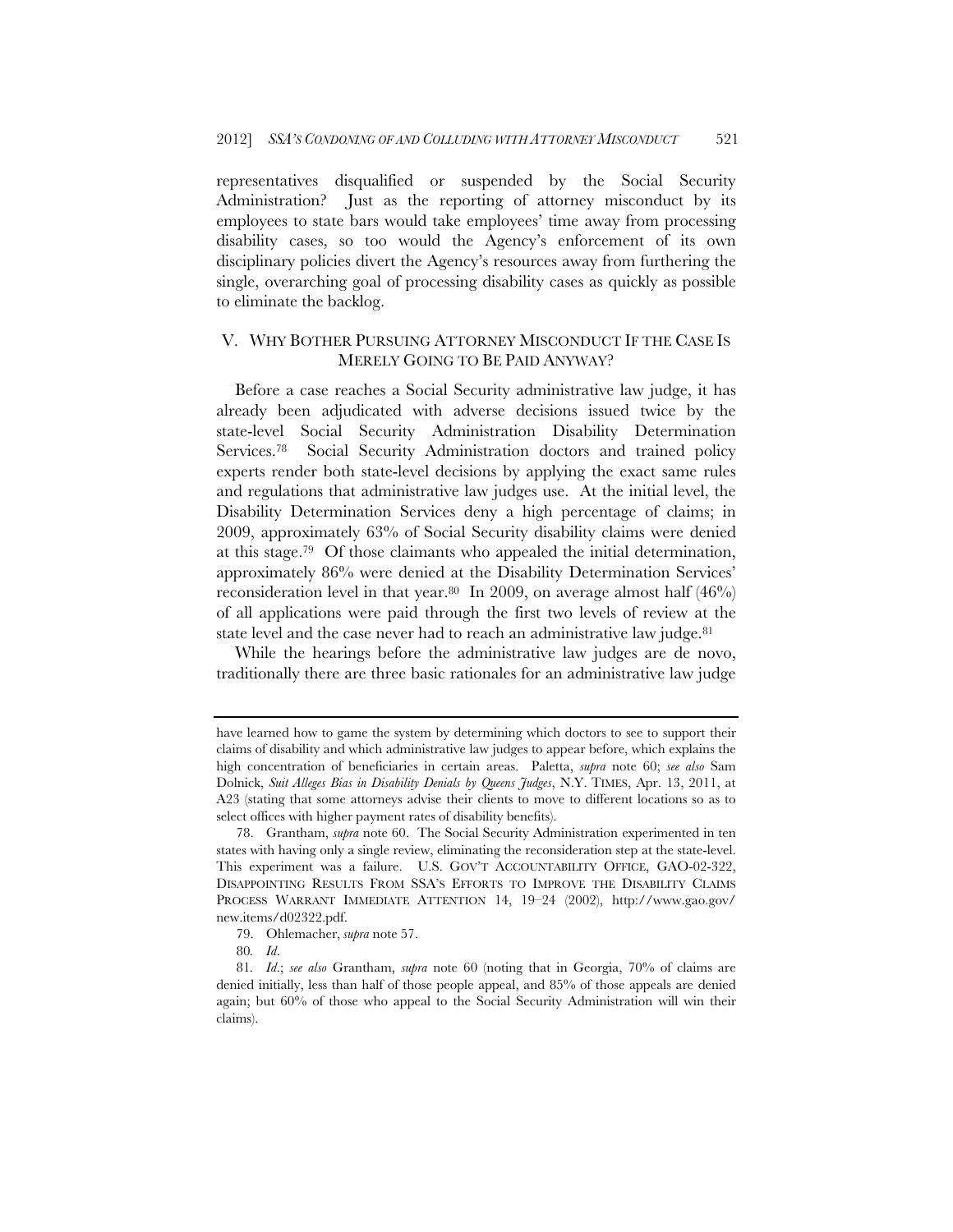to issue a different decision than the one issued by the state-level agency: (1) the state agency made the wrong decision regarding the evidence and the application of the Social Security Administration's rules and regulations; (2) new evidence that was not before the state agency has subsequently been submitted to the administrative law judge that justifies paying the claim for disability benefits; or (3) due to a change in the claimant's age since the date of the state-agency determination, the rules and regulations would require the paying of the case upon reaching the later age category.

Each year, the Social Security Administration's administrative law judges issue over 700,000 decisions utilizing this basic paradigm.82 As each of these cases had already been denied twice by the doctors and policy specialists who work at the state level using the same rules and regulations that administrative law judges use, it is surprising that administrative law judges pay a substantial number of these claims. In 2009, the Social Security Administration's administrative law judges paid around 63% of the cases.83 Even more remarkable, in fiscal year 2010, thirty-one administrative law judges reversed state agencies' decisions (i.e., paid) 95% or more of the time.84 One hundred administrative law judges likewise reversed the state agency decisions 90% or more of the time.85 Two administrative law judges reversed the decisions of the state agency over 99.7% of the time—one paying 1,371 out of 1,375 cases and the other paying 748 out of 750 cases, even though they are supposed to be applying the same rules and regulations as the state agencies that twice denied each of these cases.86 Of the top five administrative law judges who have issued the most dispositions, three have paid over 95%—with respective amounts of 1,242 out of 1,302, 1,371 out of 1,375, and 1,785 out of 1,855 cases paid.87

The Social Security Administration claims a nearly perfect accuracy rate in its decisions.88 That claim does not explain, however, the number of times that the Social Security Administration Appeals Council and federal district courts remand administrative law judges' decisions for another de

<sup>82</sup>*. Information About Social Security's Office of Disability Adjudication and Review*, SOC. SEC. ADMIN., http://www.ssa.gov/appeals/about\_odar.html (last updated 2011).

 <sup>83.</sup> Ohlemacher, *supra* note 57.

 <sup>84.</sup> SOC. SEC. ADMIN., ALJ DISPOSITION DATA FY 2010, HEARINGS & APPEALS (2011) [hereinafter ALJ DISPOSITION DATA FY 2010], http://www.ssa.gov/appeals/DataSets/ Archive/03\_FY2010/03\_September\_ALJ\_Disp\_Data\_FY2010.pdf; *see also Disability Payments*, *supra* note 60, at 36; Paletta, *supra* note 56; Paletta, *supra* note 60.

 <sup>85.</sup> ALJ DISPOSITION DATA FY 2010, *supra* note 84; *see also* Paletta, *supra* note 56.

<sup>86</sup>*. See* ALJ DISPOSITION DATA FY 2010, *supra* note 84.

<sup>87</sup>*. Id.*

<sup>88</sup>*. See, e.g.*, Paletta, *supra* note 60 (describing an external review finding that "cases in Puerto Rico were decided accurately 99% of the time in 2010").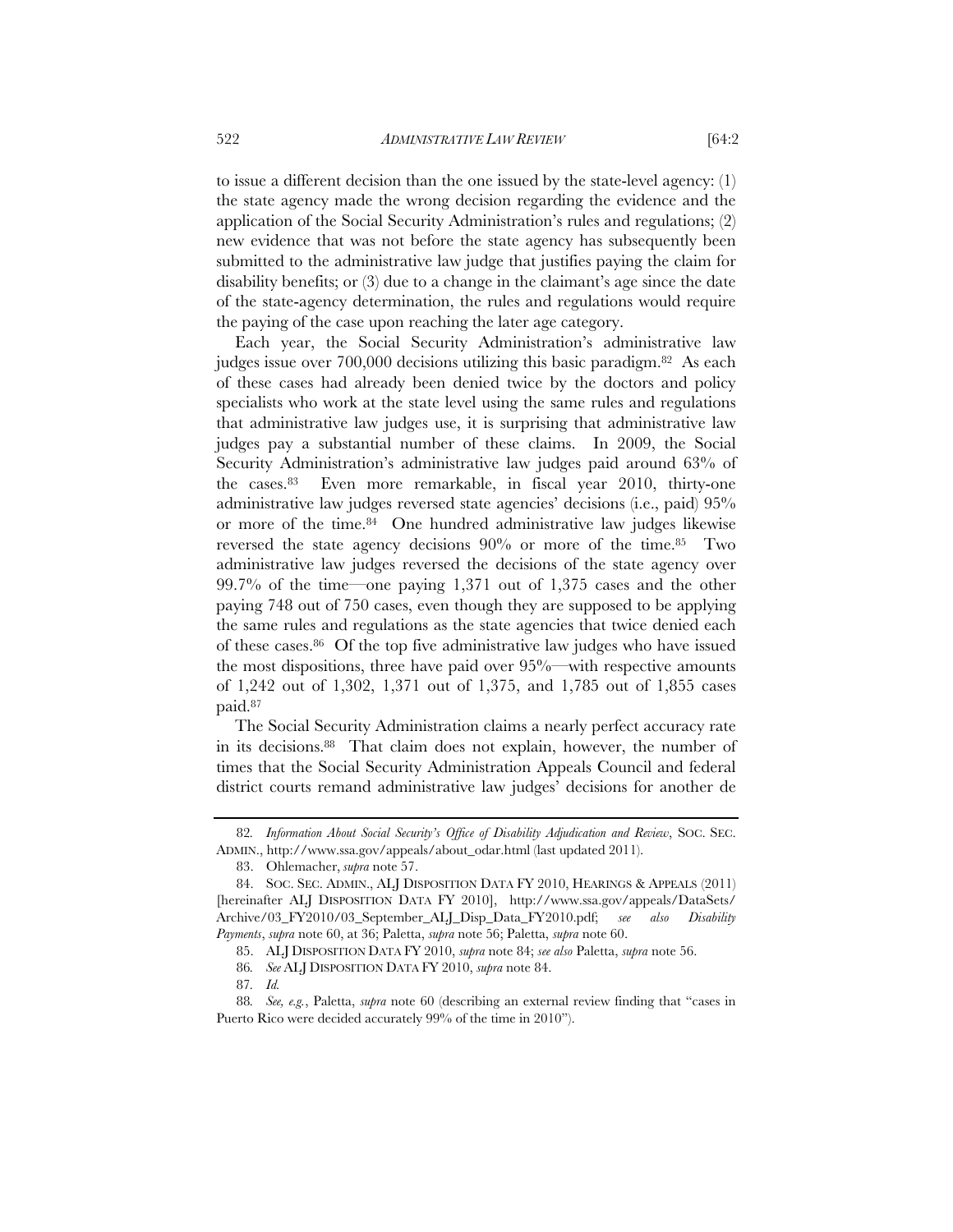novo hearing.89 In fiscal year 2007, the Appeals Council and the federal district courts remanded 34,700 out of 550,000 decisions issued.90 If the initial decisions were overwhelmingly correct, only a very small percentage of those decisions would ever need to be remanded**—**not the 6.3% that were remanded in fiscal year 2007.91 The actual number of incorrect decisions is naturally higher than the number of decisions appealed because neither the claimant nor his or her representative has an incentive to appeal an erroneous award of lifetime benefits. Only unfavorable decisions are appealed to the Appeals Council and subsequently to the federal district court.92 Nor does the claim of a nearly perfect record of accurate decisions match with an analysis the agency conducted of its own administrative law judges' decisions, which found that 15% of the decisions to grant benefits and 8% of the decisions to deny benefits were not supported by even a preponderance of the evidence.<sup>93</sup> Given that Social Security administrative law judges issue over 700,000 cases per year<sup>94</sup> with an average total lifetime benefit amount of \$300,000,95 a 15% error rate equals billions of dollars each year in improperly awarded benefits.

What is also not explained is that the number of favorable disability benefits decisions has risen 28% since 2007, even though there has been absolutely no evidence of a 28% rise in the number of disabilities in the United States since 2007.96 In 2010, the Social Security Administration approved 489,488 disability cases—the largest amount ever.97 The Social

<sup>89</sup>*. See, e.g.*, SOC. SEC. ADMIN., SSA PUB. NO. 05-10041, THE APPEALS PROCESS (2008), http://www.ssa.gov/pubs/10041.pdf (describing that the Appeals Council reviews appeals from decisions rendered by the administrative law judge and federal courts review the decisions of the Appeals Council).

 <sup>90.</sup> OFFICE OF THE INSPECTOR GEN., SOC. SEC. ADMIN., AUDIT REPORT A-12-08- 28036: HEARING OFFICE REMAND PROCESSING 2 (2008) [hereinafter HEARING OFFICE REMAND PROCESSING], http://oig.ssa.gov/sites/default/files/audit/full/html/A-12-08- 28036.html.

<sup>91</sup>*. See id*.

 <sup>92.</sup> The Appeals Council randomly conducts "own motion" reviews of less than 0.8% (eight-tenths of a percent) of decisions where the claimant is paid benefits; more than in 99.2% of the decisions where claimants are paid, benefits are never reviewed. SOC. SEC. ADMIN., ANNUAL NATIONAL JUDICIAL EDUCATION PROGRAM (2011) (on file with Author).

 <sup>93.</sup> SOC. SEC. ADMIN., OFFICE OF QUALITY PERFORMANCE, DISABILITY CASE REVIEW OF ADMINISTRATIVE LAW JUDGE HEARING DECISIONS 1 (2011) (on file with Author).

<sup>94</sup>*. Information About Social Security's Office of Disability Adjudication and Review*, *supra* note 82.

 <sup>95.</sup> Paletta, *supra* note 60. This amount is merely for the average of Social Security disability benefits, and not the total amount, which could include additional government benefits that can become available—such as Medicaid—with a grant of Social Security benefits.

<sup>96</sup>*. Disability Payments*, *supra* note 60, at 36.

 <sup>97.</sup> Paletta, *supra* note 60.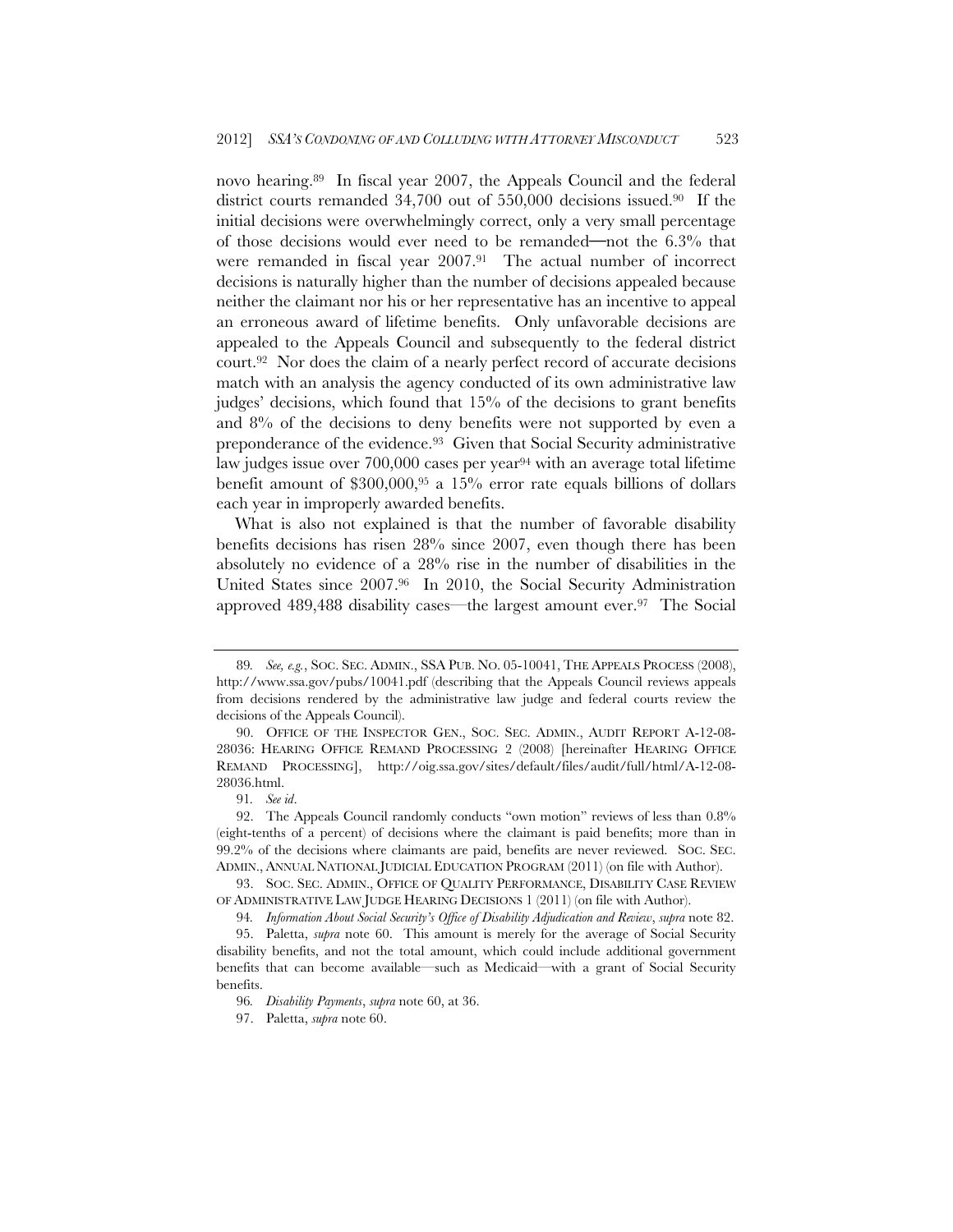Security Administration claims that the rise in the approval rate of disability claims is due to it having hired more people to process applications, which in turn "expedite[s] the process."98

While an increase in staff may explain why more cases are being paid, since more cases have been processed overall in recent years, it cannot explain an increase in the *approval rate* or percentage of cases being awarded benefits. Increases in staff or improved efficiency should have no effect whatsoever on the *rate* at which disability cases are approved, but rather result in merely more cases being processed overall. There must be some other reason for the 28% rise in the approval rate of Social Security disability cases in just a few years. It could be attributed to something that has also risen during this same time period: the Social Security Administration's interest in reducing the disability case backlog.

Of course the Social Security Administration does not care if cases are paid by their administrative law judges.99 If a claimant is paid, then no one—not the claimant, not the claimant's family, not even the claimant's congressman—complains. This is obviously not true if the case is denied. Better yet, the backlog is reduced with every case that is paid, which is not true if an administrative law judge denies a case.

For example, if an administrative law judge denies benefits, the Appeals Council, or subsequently the federal district court, may remand the case back to the administrative law judge for a de novo hearing. There were 34,700 such remands in fiscal year 2007.100 The denied and remanded disability case needs to be docketed and heard like any other disability case, which adds to the backlog. Often, in addition to filing appeals, the claimant will file a *new* application for disability. Until July 2011, there was no limit on how often a person could file an application for Social Security disability benefits,<sup>101</sup> and there is never a cost to the person to do so. The

<sup>98</sup>*. Id*.

 <sup>99.</sup> As opposed to a private insurer, because someone else pays the bills (e.g., the taxpayer), there is no incentive for the Social Security Administration to keep the number of cases paid low. *See id.* (discussing the common belief of claimants that "big, rich Uncle Sam's money" pays for their Social Security disability benefits, when in reality it is the American taxpayer).

 <sup>100.</sup> HEARING OFFICE REMAND PROCESSING, *supra* note 90, at 2.

 <sup>101.</sup> Beginning July 28, 2011, a claimant who has a claim pending in the Social Security Administration's administrative review process may not file a new claim of the same benefit type until the previous claim is adjudicated. There is neither a prohibition on filing a different type of claim (for instance, filing a Title XVI claim if there is already a Title II claim) nor any limit on the total number of claims that may be filed during a person's lifetime. Social Security Ruling 11-1p; Titles II and XVI: Procedures for Handling Requests to File Subsequent Applications for Disability Benefits, 76 Fed. Reg. 45,309, 45,309–11 (July 28, 2011).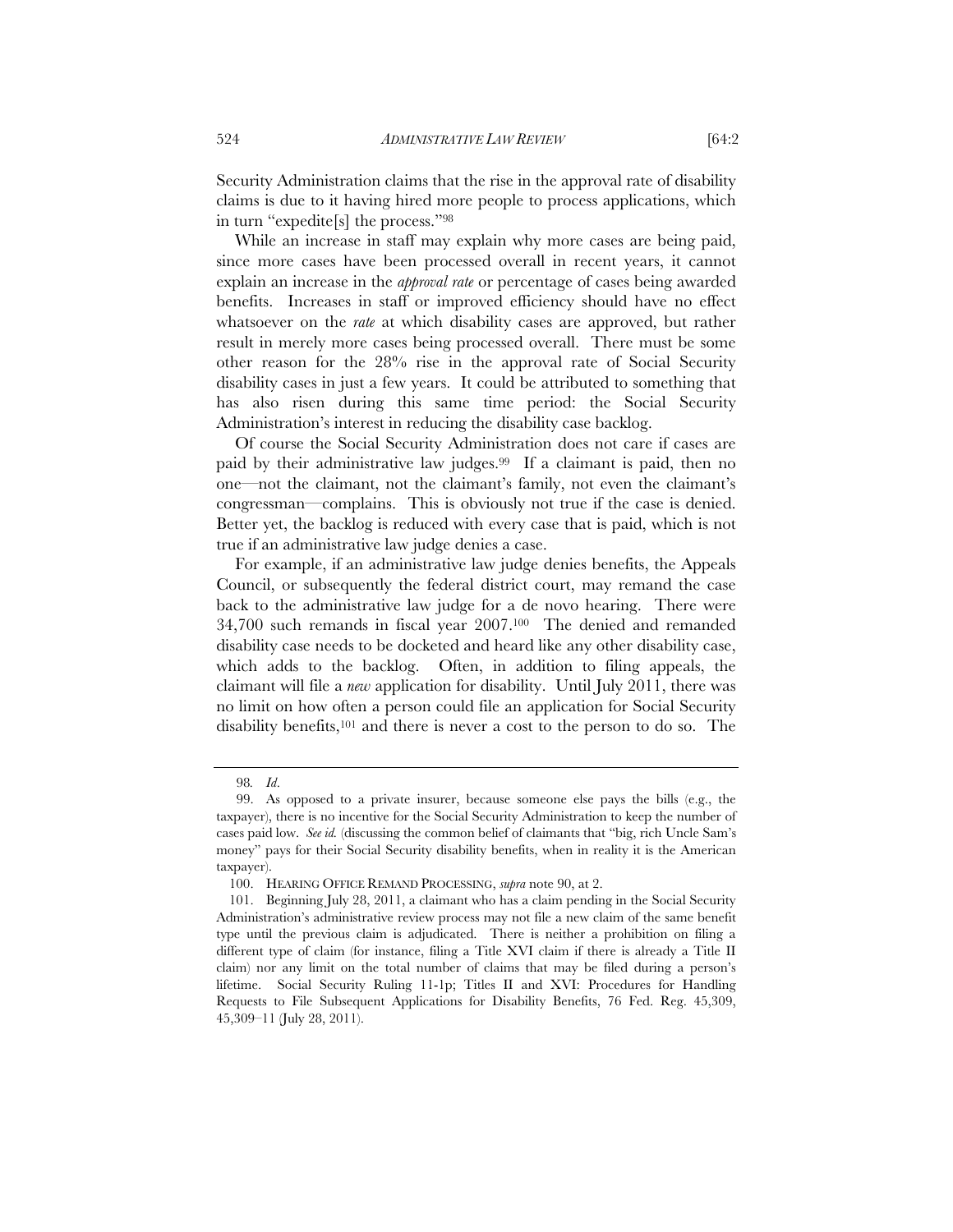cost to the taxpayer, however, of processing the case through the state level and preparing it for a hearing before an administrative law judge is substantial.102 With each new application for disability benefits filed, the backlog grows. When a claimant both appeals a denial of benefits and files a new application for benefits, the backlog grows by two cases. Only when a case is *paid* by the administrative law judge is the backlog diminished to the satisfaction of the Social Security Administration and the ever-watchful Congress.103

So if 90%, 95%, or 99% of the disability cases are going to be paid anyway, why should the Social Security Administration worry if the claimant's representatives were unethical in the pursuit of their client's claim? If the representative falsified evidence or suborned perjury, who cares since the Social Security Administration just wants the case to go away, seemingly regardless of the merits, thus reducing the backlog by one case?104

# VI. WHY DOES IT MATTER?—THE HARM OF THE SOCIAL SECURITY ADMINISTRATION'S BAN ON REPORTING MISCONDUCT

But what is the harm to the public of the ban on Social Security Administration employees reporting attorney misconduct? Presently, 6,246,920 individuals receive Title XVI disability benefits, with an average award of \$493.70 per month,<sup>105</sup> and 7,426,691 individuals receive Title II disability benefits, with an average award of \$1,063.10 per month.106 The latter amount is equal to the amount an individual would earn working a full-time, minimum-wage job for forty-four weeks a year.<sup>107</sup> Additionally,

 <sup>102.</sup> Tim Moore, *How Much Does it Cost to Process a Social Security Claim?*, MY DISABILITY BLOG (June 8, 2008, 1:37 PM), http://disabilityblogger.blogspot.com/2008/06/how-muchdoes-it-cost-to-process-social.html (stating that the cost to the taxpayer to process a case through the initial state level is \$1,180, while the cost to the taxpayer of a case reaching the administrative law judge level is \$4,759).

<sup>103</sup>*. See* Paletta, *supra* note 56 (discussing the pressure put on Social Security administrative law judges to process cases and how some judges, by paying all of their cases after only a cursory review, process the most).

<sup>104</sup>*. Id*. (noting that some believe the Social Security Administration is more interested in clearing out the backlog of cases rather than ensuring that candidates who really need benefits receive them).

 <sup>105.</sup> SOC. SEC. ADMIN., SSA PUB. NO. 05-10041, ANNUAL STATISTICAL SUPPLEMENT TO THE SOCIAL SECURITY BULLETIN, 2009, at 5.55 (2010) [hereinafter ANNUAL STATISTICAL SUPPLEMENT], http://www.ssa.gov/policy/docs/statcomps/supplement/ 2009/supplement09.pdf.

<sup>106</sup>*. Id.* at 5.59; Paletta, supra note 60.

 <sup>107.</sup> Paletta, *supra* note 60 (noting that applicants should be unable to work in a "substantial, gainful way" when applying for benefits); *Wages: Minimum Wage*, U.S. DEP'T OF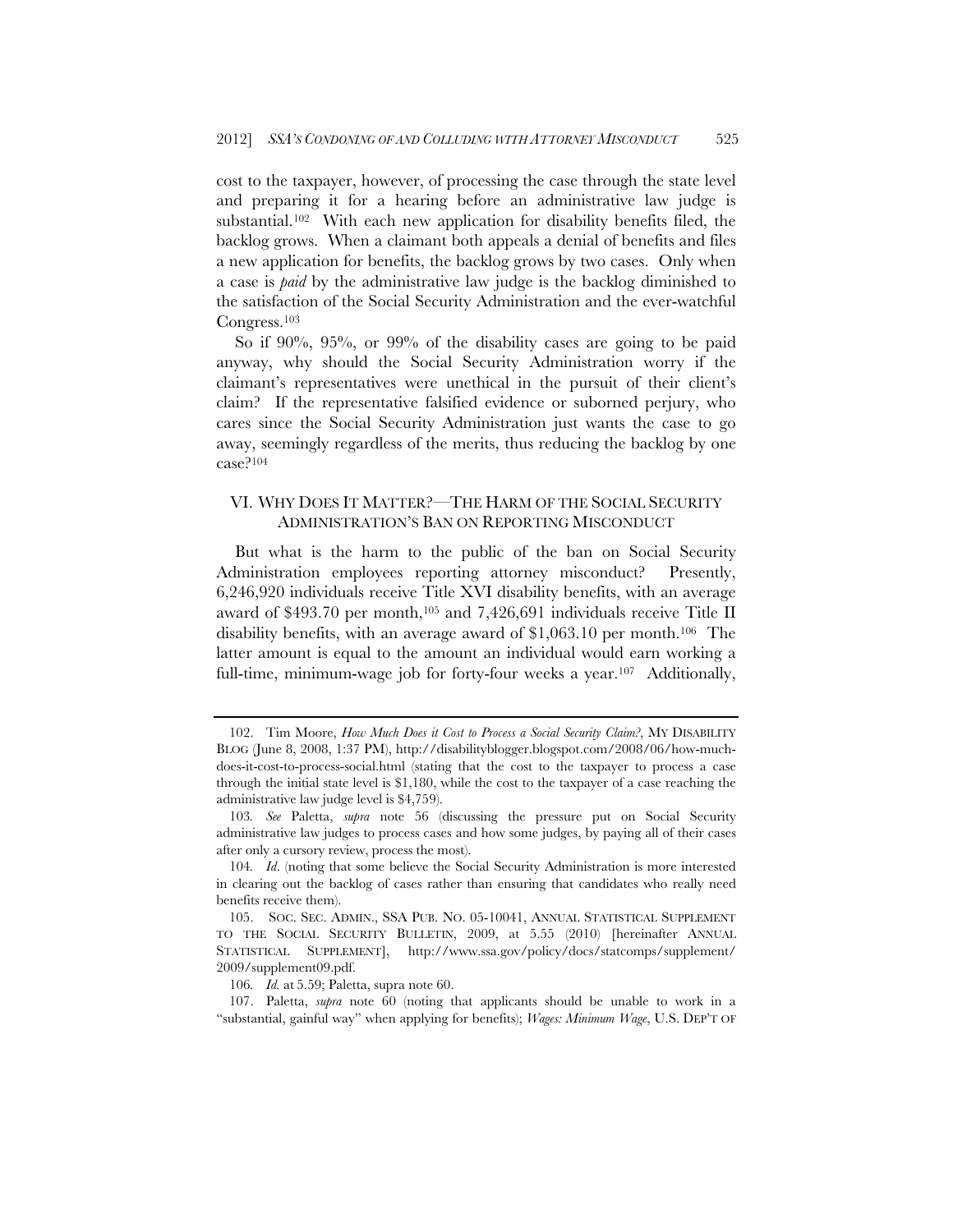154,230 spouses and 1,691,873 children of disabled individuals are eligible to receive benefits due to the award of Title II benefits.108 All told, this equals over \$138 billion per year. On average, the successful Title II claimant receives \$300,000 in disability benefits over his or her lifetime.109 In addition to direct monetary payments, receiving Social Security disability benefits opens up access for recipients to other government programs—such as Medicare or Medicaid—multiplying the ultimate cost to taxpayers many times over.110 Whether Title II or Title XVI, there is a lot of taxpayer money at stake.

Each disability case that is improperly paid due to attorney misconduct, therefore, has huge monetary consequences for the taxpayer. The system is rife with corruption,111 but it is unknown exactly how much attorney misconduct there is in Social Security disability cases because of the prohibition on reporting attorney misconduct and the agency's failure to discipline misconduct through its internal policies. For example, if even  $1\%$ of cases were improperly paid due to representative misconduct (such as in manufacturing false medical evidence or suborning perjury) that would equate to almost \$1.4 billion a year in improperly paid benefits. If 5% of disability cases were improperly paid due to attorney misconduct that would equal almost \$7 billion per year in improperly paid benefits. Even by government standards, either figure is "real" money.

The consequences of the Agency improperly paying benefits are dire due to the financial insolvency of the Social Security disability programs. In 2005, the Title II program began spending more money than it brought in

LABOR, http://www.dol.gov/dol/topic/wages/minimumwage.htm (stating that federal minimum wage is currently \$7.25 per hour).

 <sup>108.</sup> ANNUAL STATISTICAL SUPPLEMENT, *supra* note 105, at 2. The average amount paid to eligible spouses ranges from \$229.40 to \$287.60 per month, and children receive an average of \$317.60 per month in addition to what the disabled individual receives. *Id.* at 5.60.

 <sup>109.</sup> Paletta, *supra* note 60.

<sup>110</sup>*. Disability Payments*, *supra* note 60; Paletta, *supra* note 60.

<sup>111</sup>*. See, e.g.*, Paletta, *supra* note 60. *See generally* U.S. GOV'T ACCOUNTABILITY OFFICE, GAO-02-849, SUPPLEMENTAL SECURITY INCOME, PROGRESS MADE IN DETECTING AND RECOVERING OVERPAYMENTS, BUT MANAGEMENT ATTENTION SHOULD CONTINUE 1–3 (2002), http://www.gao.gov/new.items/d02849.pdf; SOC. SEC. ADMIN., OFFICE OF THE INSPECTOR GEN., AUDIT REPORT A-01-08-18022, SUPPLEMENTAL SECURITY INCOME RECIPIENTS WITH EXCESS INCOME AND/OR RESOURCES (2008), http://oig.ssa.gov/ sites/default/files/audit/full/pdf/A-01-08-18022.pdf; SOC. SEC. ADMIN., OFFICE OF THE INSPECTOR GEN., AUDIT REPORT, A-01-04-24022, SUPPLEMENTAL SECURITY INCOME OVERPAYMENTS (2004), http://oig.ssa.gov/sites/default/files/audit/full/pdf/A-01-04- 24022.pdf; *Social Security Fraud*, 52 U.S. ATT'YS BULL., No. 6, 2004, http://www.justice.gov/ usao/eousa/foia\_reading\_room/usab5206.pdf (publishing several articles on the problem caused by Social Security Fraud).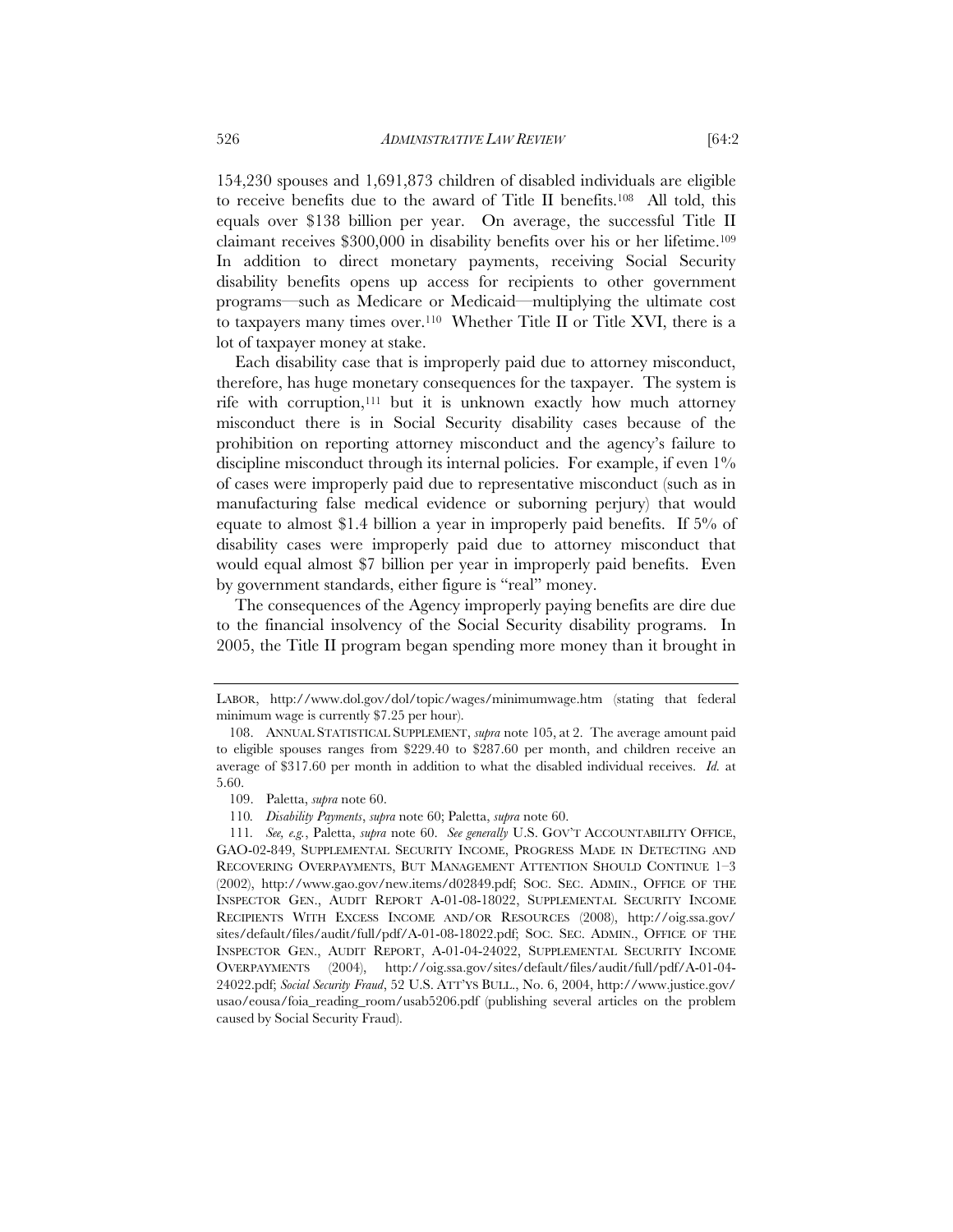through tax receipts.112 Within the next three years, it is projected to spend \$22 billion more than it receives.<sup>113</sup> The Title II trust fund that has been accruing for years is projected to expire in 2018, twenty-two years prior to the Social Security retiree trust fund.114

Beyond the monetary cost to the taxpayer, attorney misconduct that results in improper payment of Social Security disability benefits undermines the legitimacy and integrity of the entire system. Fraudulently paid disability claims stigmatize the people who properly received disability benefits, as it calls into question the validity or degree of their own disabilities.115 "[T]he fact that some people cheat the welfare system can lead to suspicion that anyone or even everyone receiving benefits is likewise cheating, which is clearly not true."116 Individuals whose attorneys did not cheat are also harmed by improperly awarded disability benefits. "It is fundamentally unfair that individuals who intentionally cheat can get benefits, while those who follow the rules may not."117

In addition to these groups of people, the Social Security Administration's ban on reporting attorney misconduct clearly harms its own employees who take their ethical obligations seriously. An administrative law judge who discovers attorney misconduct is prohibited, on the threat of criminal prosecution, from reporting it to the state bar, even though there may be a legal requirement to do so. It is inconceivable that an organization would willingly create policies that actually require its members to commit ethical violations.<sup>118</sup>

"[T]he taxpaying, voting public will only support need-based welfare programs if they believe that those actually in need of aid are the ones actually receiving the aid."119 Thus, the Social Security Administration's failure to pursue its own mechanisms for dealing with attorney misconduct and its prohibition on allowing its employees to fulfill their ethical obligation to report attorney misconduct to their respective state bars harms the very same people the agency is supposed to be helping and the taxpaying public that supports it.

 <sup>112.</sup> Paletta, *supra* note 60.

<sup>113</sup>*. Id*.

<sup>114</sup>*. Disability Payments*, *supra* note 60, at 37; Paletta, *supra* note 60 (projecting that the Social Security Disability Program will run out of money in the next four to seven years).

<sup>115</sup>*. See generally* Drew A. Swank, *Welfare, Income Detection, and the Shadow Economy*, 8 RUTGERS J. L. PUB. POL'Y 614 (2011); Grantham, *supra* note 60.

 <sup>116.</sup> Swank, *supra* note 115, at 639.

<sup>117</sup>*. Id.*

 <sup>118.</sup> This is so with the exception of organizations such as the mafia or drug cartels.

 <sup>119.</sup> Swank, *supra* note 115, at 639–40.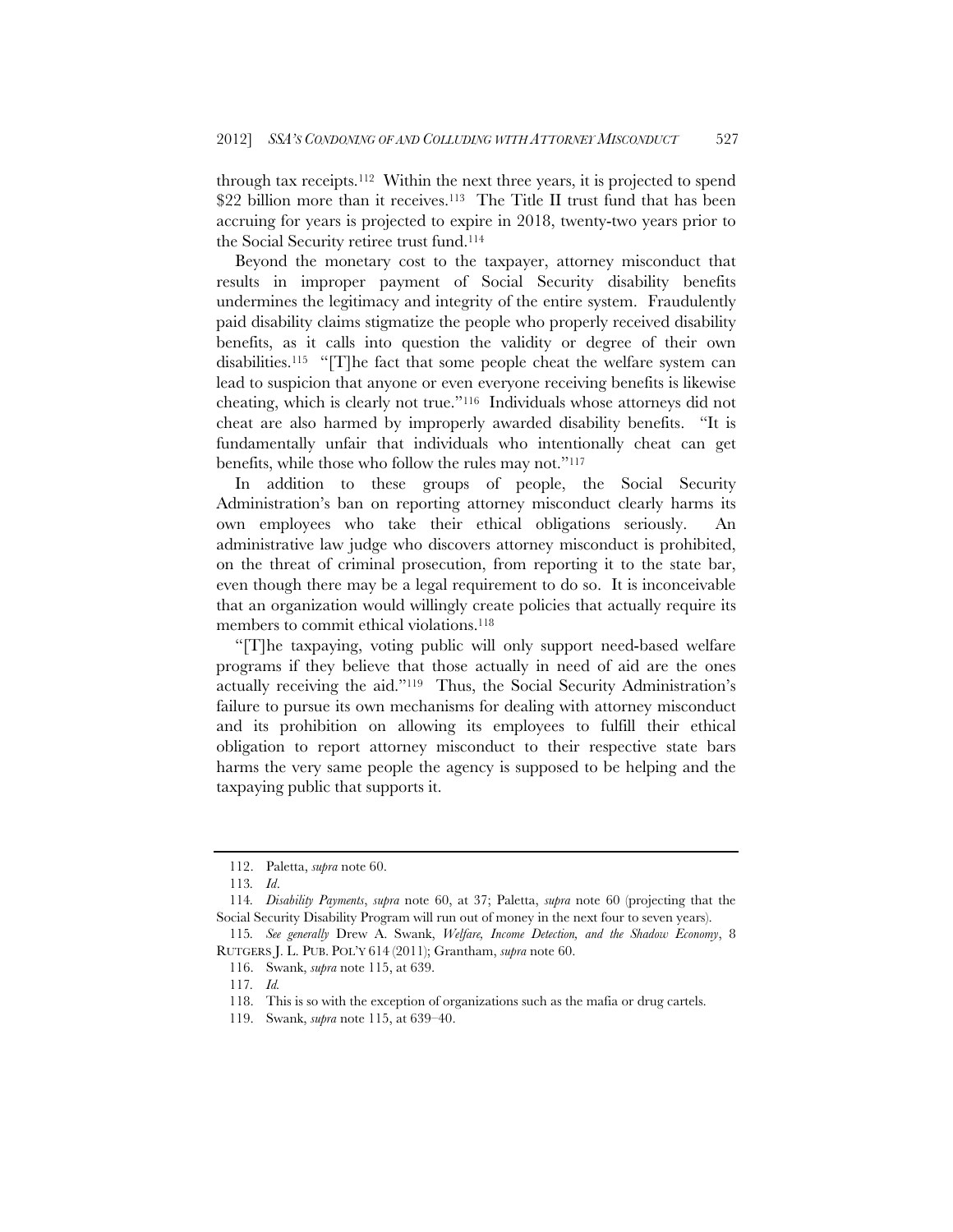#### VII. SOLUTIONS

Possibly the worst problem with the Social Security Administration's ban on reporting attorney misconduct to state bar associations is that the philosophy behind the policy is legally flawed. Neither the Privacy Act, 5 U.S.C.  $\S$  552a, nor 42 U.S.C.  $\S$  1306(a)(1) require the ban on reporting attorney misconduct as claimed in CJB 09-04. The Privacy Act governs the collection, storage, and dissemination of information maintained by the federal government on individuals.120 Section (b) provides subject to certain exceptions, "No agency shall disclose any record which is contained in a system of records by any means of communication to any person, or to another agency, except pursuant to a written request by, or with the prior written consent of, the individual to whom the record pertains.".<sup>121</sup> An individual is defined as "a citizen of the United States or an alien lawfully admitted for permanent residence."122 A record is defined as the following:

any item, collection, or grouping of information about an individual that is maintained by an agency, including, but not limited to, his education, financial transactions, medical history, and criminal or employment history and that contains his name, or the identifying number, symbol, or other identifying particular assigned to the individual, such as a finger or voice print or a photograph  $\dots$ .<sup>123</sup>

Nothing in the Act, however, applies to an individual's attorney or representative—their actions and their information are not protected as they are not the "individual" for whom "records" are maintained. Rather, the claimant is the individual for whom records are maintained, so the Privacy Act should not apply.

Furthermore, the Privacy Act specifically allows for civil and criminal law enforcement entities—which would include state bars or other disciplinary agencies—to request information from a federal agency that would normally be protected by the Act if it is made in writing and specifies the civil or criminal law enforcement activity for which the records are being sought.<sup>124</sup> Reporting attorney misconduct, therefore, does not necessarily disclose any privacy-related information regarding the claimant, but rather merely provides information on the conduct of the representative

 <sup>120. 5</sup> U.S.C. § 552a (2006).

<sup>121</sup>*. Id.* § 552a(b).

<sup>122</sup>*. Id.* § 552a(a)(2).

<sup>123</sup>*. Id.* § 552a(a)(4).

<sup>124</sup>*. Id.* § 552(b)(7). *See generally* Covert v. Harrington, 876 F.2d 751, 753 (9th Cir. 1989); Doe v. Naval Air Station, 768 F.2d 1229, 1233 (11th Cir. 1985); Stafford v. SSA, 437 F. Supp. 2d 1113, 1121 (N.D. Cal. 2006) (finding, in part, that the state agency that contacted and requested information from the Social Security Administration failed to do so in writing).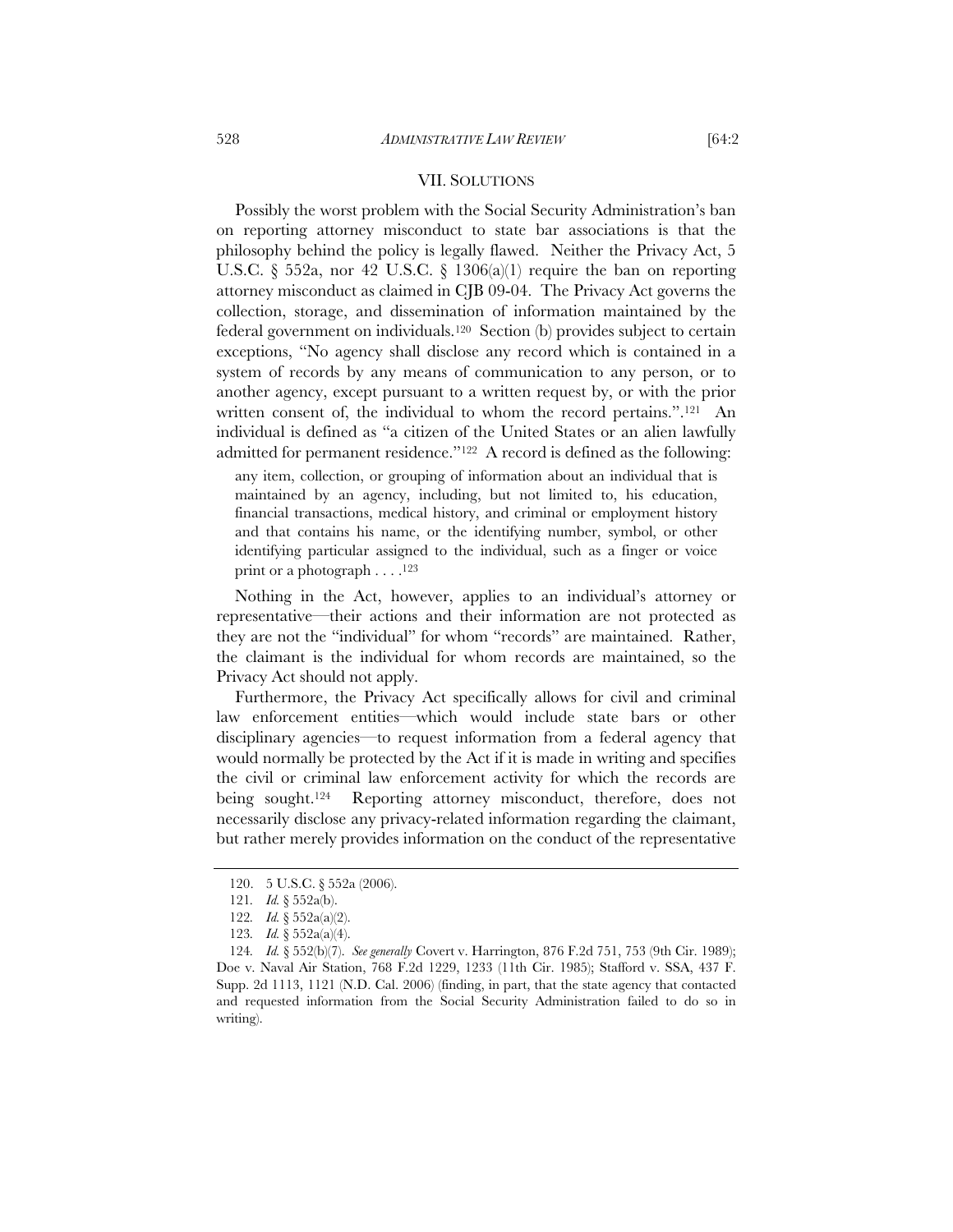that is neither privileged nor confidential. Any reference to the claimant or to any of his or her information that is protected by the Privacy Act or other statute can be appropriately redacted, thereby preserving the claimant's privacy while still appropriately reporting the attorney's misconduct. A Social Security administrative law judge could inform his or her state bar of the name of the attorney, the type of misconduct, and the jurisdictional information (such as the location and date of the misconduct) as appropriate under that judge's own specific state bar rules without reference to the protected individual's information, which could be kept confidential in accordance with the Privacy Act. The state bar or other appropriate authority could then contact the Social Security Administration if it needed any additional information, which would be subject to disclosure under the enumerated exception to the Privacy Act. Thus, the individual's information remains protected as required by the Privacy Act, and the administrative law judge is able to perform his or her ethical duty of reporting attorney misconduct.

Just as the Privacy Act has an exception that would allow employees of the Social Security Administration to comply with their ethical obligations, 42 U.S.C.  $\S$  1306(a)(1) likewise contains a provision that information may be disclosed if "the head of the applicable agency may by regulations prescribe and except as otherwise provided by Federal law."125 The Social Security Administration, as part of its employee administrative grievance process, allows for the disclosure of any information it maintains "[t]o an appropriate licensing organization or Bar association responsible for investigating, prosecuting, enforcing or implementing standards for maintaining a professional licensing or Bar membership, if the Social Security Administration becomes aware of a violation or potential violation of professional licensing or Bar association requirements."126

The purpose of allowing the release of information maintained by the Social Security Administration to state bars is for when the agency wishes to punish one of its own employees and further seek to have that employee disbarred. It is ironic that the Social Security Administration has no apparent qualms about disclosing information for the purpose of disciplining one of its own employees but takes the position that it cannot release that exact same information to allow an administrative law judge to report an attorney's misconduct. Regardless of the motive behind it, the provision announced in the *Federal Register* allows for information from hearings to be reported to state bars or other appropriate professional

 <sup>125. 42</sup> U.S.C. § 1306(a)(1) (2006).

 <sup>126.</sup> Social Security Administration Notice of System of Records Required by the Privacy Act of 1974, 71 Fed. Reg. 1862, 1863 (Jan. 11, 2006).